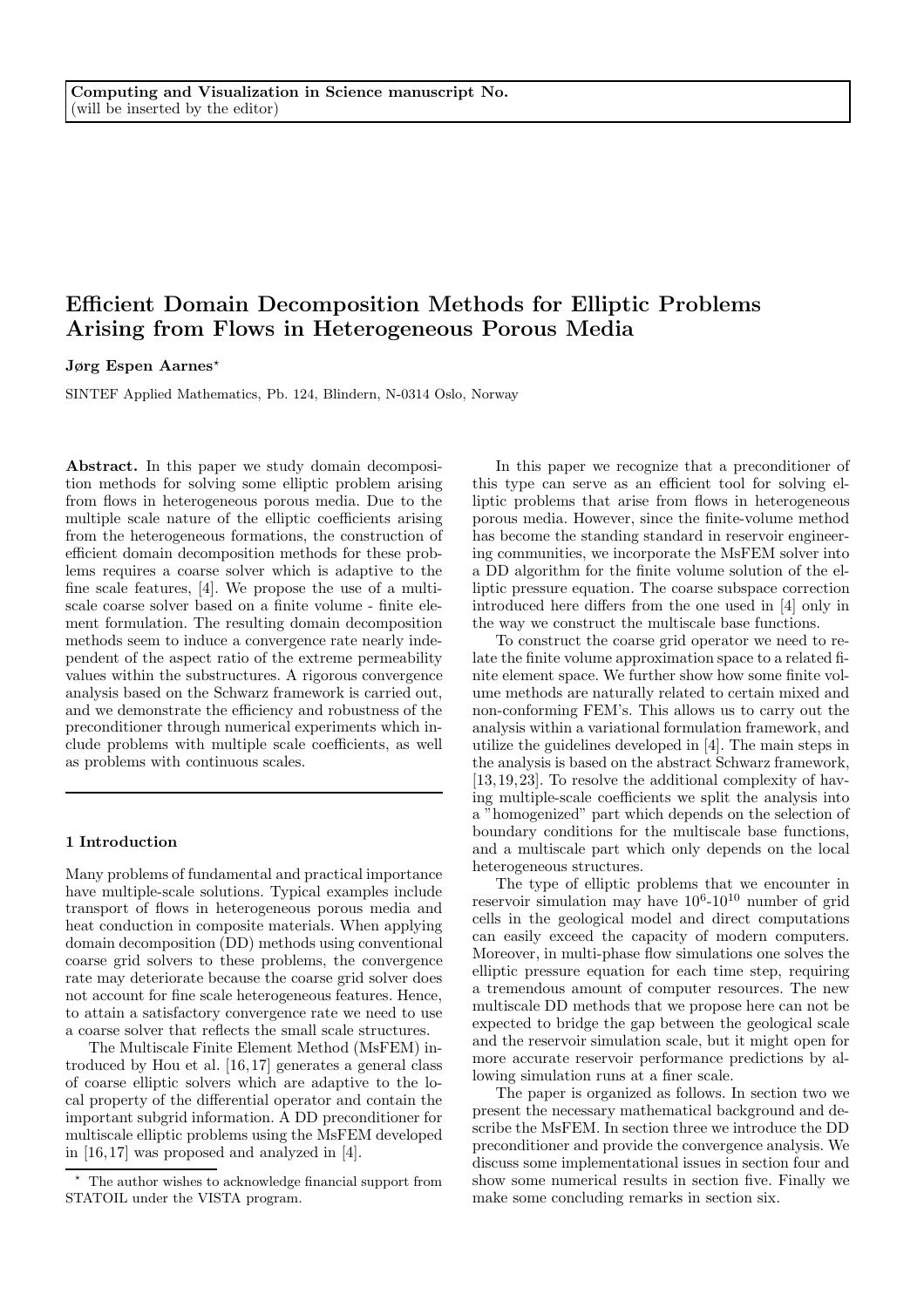# 2 Mathematical Formulations

In section 2.1 we introduce the elliptic model problem and derive the discretized equations based on a finite volume formulation. In section 2.2 we discuss the relationship between finite volume methods and some  $P_1$ non-conforming FEM's. In section 2.3 we describe the MsFEM, [16,17], and derive the coarse grid operator. Finally, the selection of boundary conditions for the multiscale base functions is addressed in section 2.4.

#### 2.1 Model problem and the discretized equations

We consider solving the second-order elliptic equation

$$
-\nabla \cdot (a(x)\nabla u) = f \quad \text{in } \Omega \subset \mathcal{R}^d ,
$$
  
\n
$$
u = 0 \quad \text{on } \partial\Omega ,
$$
\n(1)

where  $a(x) = (a_{ij}(x))$  a symmetric and positive definite tensor with uniform upper and lower bounds:

$$
0 < \alpha < \frac{\xi \cdot a(x)\xi}{\xi \cdot \xi} < \beta < \infty, \quad \forall \xi \in \mathcal{R}^d \setminus \{0\}, \ \forall x \in \Omega.
$$

Eqn. (1) may represent single-phase porous media flow or steady state heat conduction through a composite material. These are typical examples of problems where  $a(x)$ can span over many length scales and the solution of (1)-(2) displays a multiple-scale structure.

We discretize the domain  $\Omega$  on two scales with mesh parameters h and H,  $h \ll H$ . Thus, let  $\mathcal{T}^h$  and  $\mathcal{K}^H$ be partitionings of  $\Omega$  into polygons or polyhedrons with typical diameters  $h$  and  $H$  respectively. We do not require that  $\mathcal{T}^h$  forms a sub-partitioning of each  $K \in \mathcal{K}^H$ , but, for simplicity, we assume that  $a(T)$  is a constant (symmetric positive definite) tensor for each  $T \in \mathcal{T}^h$ . We associate with  $\mathcal{T}^h$  the space of piecewise constants,

$$
V^h = \{ v \in L^2(\Omega) : v|_T = constant , \forall T \in \mathcal{T}^h \},
$$

and denote by  $N^h$  the dimension of  $V^h$ . Observe that, by assumption, we have  $a(x) \in (V^h)^{d \times d}$ .

For the fine mesh discretization we apply the popular cell centered finite volume method, see e.g. [1,2,15]. To derive the discrete equations it is convenient to introduce a new variable  $q = -a(x)\nabla u$  so that the left hand side of (1) becomes  $\nabla \cdot q$ . We remark that q is the Darcy velocity in porous media flow and the thermal flux density for heat transfer in composite materials. The finite volume method is based on the conservation law,

$$
\int_{\partial T} q \cdot n \, dS = \int_{T} f \, dV \,, \quad \forall T \in \mathcal{T}^{h} \,.
$$
 (3)

Note that if  $q$  is sufficiently smooth, then

$$
\int_T \nabla \cdot q \ dV = \int_{\partial T} q \cdot n \ dS \ ,
$$

by virtue of the Gauss-Green theorem. We observe that eqn. (3) ensures mass conservation within each of the control volumes  $T \in \mathcal{T}^h$ . In the finite volume method we rewrite (3) in discrete form by approximating the net flux out of each cell on the basis of the potentials (or pressures) in a certain number of neighboring cells. The general finite volume formulation is thus on the form

$$
\sum_{j,k} t_{ij}^k g_{ij}^k(v^h) = \int_{T_i} f \, dx \,, \quad i = 1, \dots, N^h \,, \tag{4}
$$

where the  $g_{ij}^k$ 's are pressure dependencies for the interface  $S_{ij} = \partial T_i \cap \partial T_j$  and the  $t_{ij}^k$ 's are corresponding transmissibilities. For brevity we write (4) as

$$
\Sigma^h v^h = F^h \tag{5}
$$

First assume that  $\mathcal{T}^h$  is a partitioning of  $\Omega$  into parallelepipeds and denote by  $n_{ij}$  the unit normal to  $S_{ij}$ pointing from  $T_i$  to  $T_j$ .  $\mathcal{T}^h$  is said to be a-orthogonal if

$$
n_{ij} \cdot a(T_i) n_{ik} = 0 \;, \quad j \neq k \;, \; \forall T_i \in \mathcal{T}^h \;.
$$

The notion of a-orthogonality generates a class of problems for which one may discretize (3) using a two-point flux approximation scheme

$$
\sum_{j} t_{ij}(v_i - v_j) = \int_{T_i} f \, dx \, , \quad i = 1, \dots, N^h \, , \tag{6}
$$

where the transmissibilities are defined by,

$$
t_{ij} = \frac{A_{ij}}{d_i k_i^{-1} + d_j k_j^{-1}}.
$$
\n(7)

Here  $d_i$  and  $d_j$  are the respective distances from the cell centers to the interface  $S_{ij}$  along the line segment connecting the cell centers. Furthermore,  $A_{ij}$  is the surface area of  $S_{ij}$  and  $k_l = n_{ij} \cdot a(T_l) n_{ij}$ ,  $l = i, j$ .

While two-point flux approximation schemes may be natural and sufficient for problems on a-orthogonal grids, they may be equally insufficient for non a-orthogonal grids, [3,14]. For general polygonal or polyhedral grids we need to allow multi-point flux approximations to obtain better predictions of the velocity field. We shall see below that the two-point flux approximation (6) on aorthogonal quadrilateral grids in 2D is equivalent with the standard non-conforming  $P_1$  FEM on a dual subtriangulation of  $\mathcal{T}^h$ . Similarly, we describe how the  $P_1$ non-conforming FEM on a different type of dual grid is naturally related to certain multi-point flux approximation schemes. The primary benefit of working with the finite volume method rather than the  $P_1$  non-conforming FEM is that we have fewer unknowns in the discretized equations and that the grid structure is generally simpler, in particular in 3D.

#### 2.2 Relationship to finite element methods

It has been known for some time that the linear systems arising from (1)-(2) using certain mixed and nonconforming FEM's are equivalent, [5,10]. The purpose of the following is to argue that the finite volume methods are naturally related to these methods, and in some cases equivalent. To keep the presentation simple we only work with the  $P_1$  non-conforming FEM. More general non-conforming FEM's, and their relation to the finite volume methods (4), are treated similarly.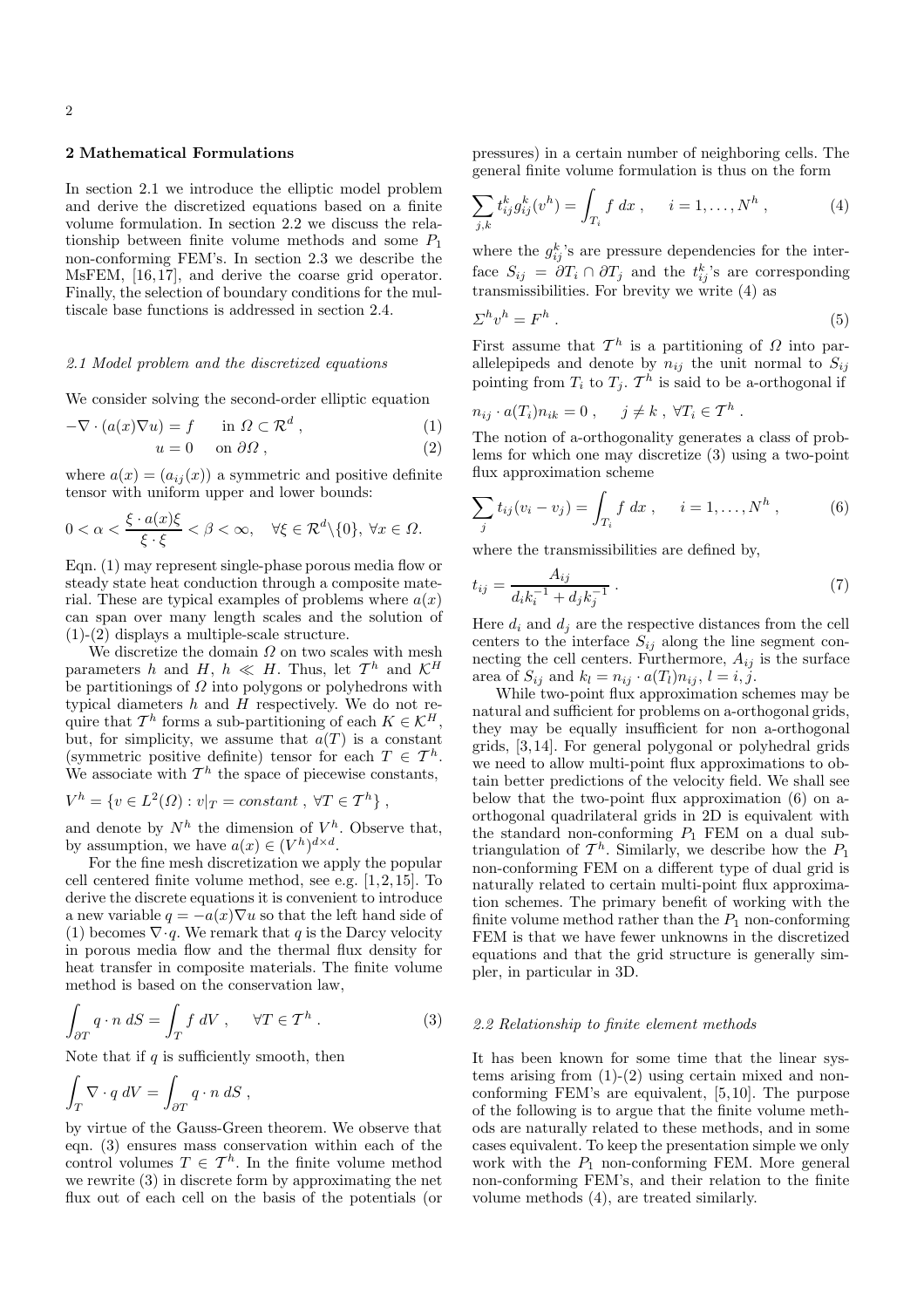The standard  $P_1$  non-conforming FEM is equivalent with the lowest order Raviart-Thomas mixed FEM, [5]. This equivalence implies that there is an isomorphism between the approximation space  $U^h$  for the  $P_1$  nonconforming FEM and the approximation space  $Q^h$  ⊂  $H^1_{div}(\Omega)$  for the flow variable q in the equivalent Raviart-Thomas mixed FEM. Hence, if we can prove an equivalence between a finite volume method  $(4)$  and the  $P_1$ non-conforming FEM, then there is also a mapping from  $V^h$  onto  $Q^h$ . This mapping will be uniquely determined by the fluxes across the cell interfaces  $S_{ij}$  and will allow us to view the finite volume solution  $v^h \in V^h$  as a member of  $H^1_{div}(\Omega)$ .

Let  $\mathcal{X}^h$  be a triangulation of  $\Omega$  and define the standard non-conforming  $P_1$  finite element space  $U^h(\mathcal{X}^h)$ ,

$$
U^{h}(\mathcal{X}^{h}) = \{ u \in L^{2}(\Omega) : u | x \in P_{1}(X), \forall X \in \mathcal{X}^{h},
$$
  
u is continuous at the midpoints of interior sides

and vanish at the midpoints of sides on  $\partial\Omega$ ,

and supply  $U^h(\mathcal{X}^h)$  with the usual bilinear form,

$$
a^{h}(u,v) = \sum_{X \in \mathcal{X}^{h}} \int_{X} \nabla u \cdot a(x) \nabla v . \qquad (8)
$$

The non-conforming  $P_1$  finite element solution  $u^h$  to (1)-(2) is now defined by,

$$
a^h(u^h, v) = (f, v), \quad \forall v \in U^h,
$$
\n(9)

where  $(\cdot, \cdot)$  denotes the standard  $L^2$  inner product on  $\Omega$ .



Fig. 1. A quadrilateral parallelepiped mesh  $\mathcal{T}^h$  and its dual triangulation  $\mathcal{X}^h$ . The black dots denote the  $Y^h$  nodes and the hollow circles denote the  $Z<sup>h</sup>$  nodes.

First assume that  $\mathcal{T}^h$  is an a-orthogonal grid in 2D, and let  $\mathcal{X}^h$  be the triangulation of  $\Omega$  formed by subdividing each parallelepiped into two conformal triangles, see Figure 1. Denote by  $Z<sup>h</sup>$  the set of nodes on the diagonals, i.e. cell centers, and by  $Y^h$  the set of nodes on the midpoints of the parallelepiped edges. Now, define the nodal map  $L^h: V^h \to U^h$  by

$$
a^{h}(L^{h}v, u) = 0, \quad \forall u \in U^{h}, u = 0 \text{ on } Z^{h}.
$$
 (10)

Hence, if  $u = L^h v$ ,  $v \in V^h$  and  $y_{ij} \in S_{ij} \cap Y^h$  then

$$
\frac{u(z_i) - u(y_{ij})}{|y_{ij} - z_i|^2} (y_{ij} - z_i) \cdot a(T_i) n_{ij} =
$$
  

$$
\frac{u(y_{ij}) - u(z_j)}{|y_{ij} - z_j|^2} (z_j - y_{ij}) \cdot a(T_j) n_{ij} .
$$

This relation states  $q \cdot n_{ij}$  is continuous at  $y_{ij}$ , and hence, by linearity, across  $S_{ij}$ .

To see that the two-point flux approximation scheme (6) on the a-orthogonal grid  $\mathcal{T}^h$  and the non-conforming FEM (9) on the dual subgrid  $\mathcal{X}^h$  give rise to equivalent linear systems under the correspondence induced by  $L^h$ , we only need to show that the linear system (5) with the transmissibilities (7) is obtained by eliminating the variables associated with the vertex nodes  $Y^h$  from the  $P_1$  finite element stiffness matrix. To this end, observe that the a-orthogonality implies that the  $Y<sup>h</sup>$  nodes are not mutually connected, and can hence be eliminated using simple local algebraic manipulations. It is straight forward to check that this elimination process results in the harmonic averaged coupling induced by (7). This implies that  $u^h = L^h v^h$  and, in particular, that the flux across  $S_{ij}$  generated by v in (6) coincides with the flux generated by  $L^h v$  in the physical space  $U^h$ . Thus, if  $(\cdot, \cdot)_{\Sigma} = (\Sigma^h(\cdot), \cdot)$  then the norm identity

$$
(v,v)_{\Sigma} = a^h(L^h v, L^h v) , \quad \forall v \in V^h . \tag{11}
$$

holds for all  $v \in V^h$ .

For general quadrilateral grids in 2D one can not remove the extra variables induced by the dual triangulation using only local algebraic manipulations. This reflects that the two-point flux-approximation is no longer appropriate, and is in fact not convergent in general [3, 14]. However, this ability to eliminate variables on the cell boundaries using local algebraic manipulations is a cornerstone in the construction of multi-point flux approximation (MPFA) schemes. MPFA schemes are often derived by constructing local interaction regions and supplying them with a finite element-like space. The transmissibilities and pressure dependencies are then obtained by eliminating the variables on the interfaces. We shall consider the popular O-method, [1,2], in detail and show that it is, by construction, the linear system we obtain by eliminating variables on the cell boundaries from a special, non-standard, non-conforming  $P_1$  FEM. We consider only quadrilateral grids in 2D, but the same reasoning applies to more general polygonal grids in 2D and polyhedral grids in 3D.



Fig. 2. A quadrilateral mesh  $\mathcal{T}^h$  and its MPFA dual grid  $\mathcal{X}^h$ . The black dots denote the  $Y^h$  nodes and the hollow circles denote the  $Z^h$  nodes.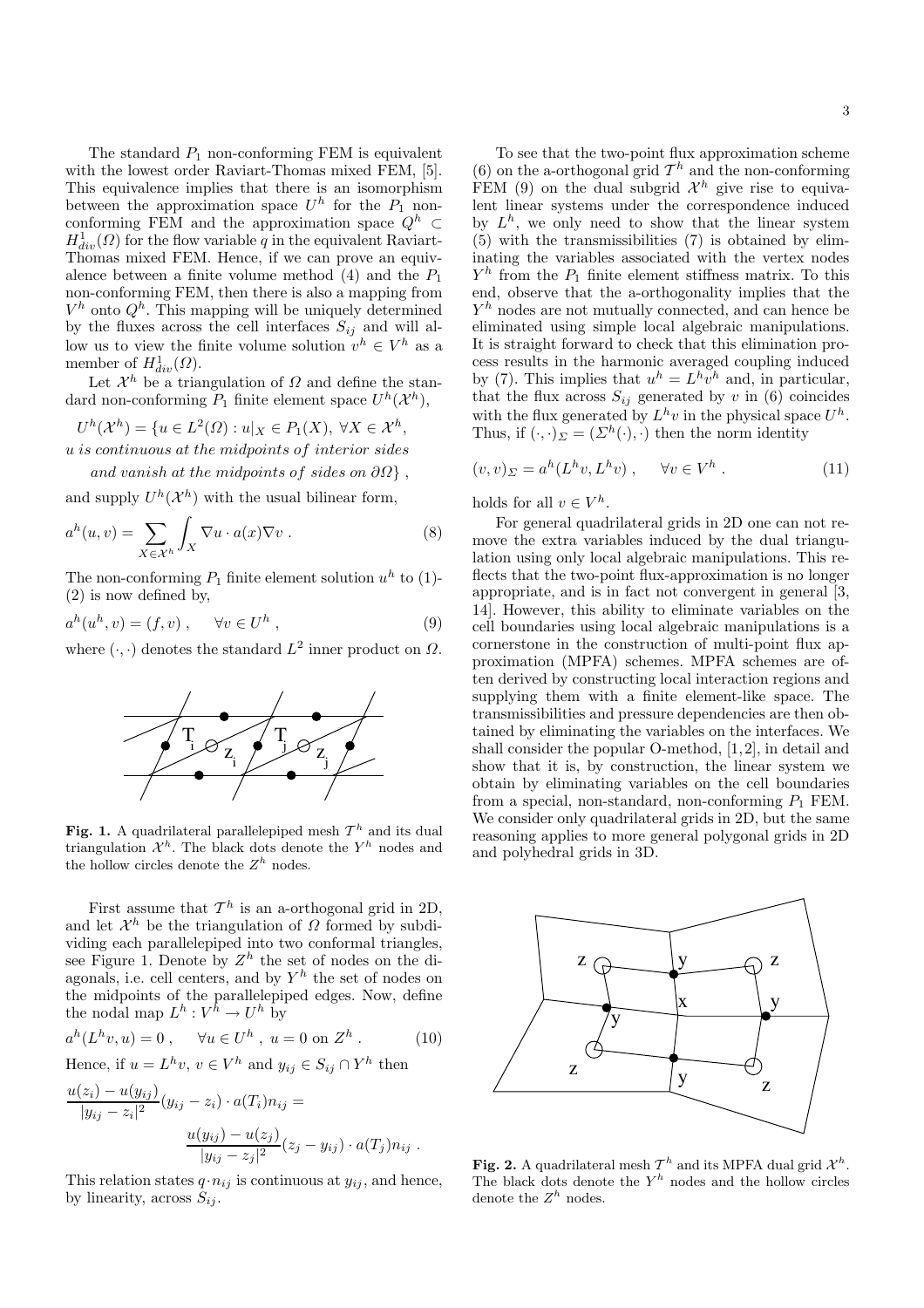Hence, let  $\mathcal{T}^h$  be a quadrilateral grid in 2D and let  $\mathcal{X}^h$  be the quadrilateral dual grid obtained by subdividing each quadrilateral into four sub-quadrilaterals with vertices at the cell centers,  $Z<sup>h</sup>$ , the midpoints of the cell edges,  $Y^h$ , and the cell vertices,  $X^h$ , see Figure 2. For each  $x_i \in X^h \cap \Omega$  we associate the interaction region  $R(x_i) = \bigcup \{ X \in \mathcal{X}^h : \partial X \cap x_i \neq \emptyset \}.$  We then define the following non-conforming  $P_1$  finite element space

$$
U^{h}(\mathcal{X}^{h}) = \{u \in L^{2}(\Omega) : u|_{X} \in P_{1}(X), \forall X \in \mathcal{X}^{h},
$$
  
u is continuous at  $Z^{h}$ , semi-continuous at  $Y^{h} \cap \Omega$   
and vanish on  $Y^{h} \cap \partial\Omega\}$ .

By semi-continuous at  $y \in Y^h \cap \partial R(x), x \in X^h$ , we mean that it has a continuous limit at  $y$  as a function defined on  $R(x)$ . A function  $u \in U^h(\mathcal{X}^h)$  is therefore in general discontinuous at  $Y^h$ . Formally, this means that in the discrete finite element equations we have two nodes representing each grid point in  $Y^h$ . This implies that the  $Y^h$  nodes only depend on each other within each interaction region, and they can therefore be removed from the non-conforming finite element equations with local algebraic manipulations. The O-method is defined to be the linear system of equations we obtain after this elimination process. We thus see that the map (10) again induces the proper norm identity (11) on  $V^h$ .

For some MPFA schemes it may be difficult to define an appropriate non-conforming finite element space  $U^h$ on a dual grid and a corresponding map  $L^h: V^h \to U^h$ so that the norm identity (11) holds. However, for the convergence analysis it is sufficient to have an equivalence relation,

$$
(v,v)_{\Sigma} \lesssim a^h(L^h v, L^h v) \lesssim (v,v)_{\Sigma}, \quad \forall v \in V^h.
$$
 (12)

Here  $A(x) \leq B(x)$  means that there exist a positive constant c independent of the mesh-parameters and the problem coefficients so that  $A(x) \leq cB(x)$  for all  $x \in \Omega$ . The preceding discussion should provide some helpful guidelines for how one can construct MPFA schemes that may satisfy (12).

#### 2.3 Multiscale finite element methods

In order to capture the effect of the small scale details on the large scales without resolving the small scale features, Babuška and Osborn [7] (for one dimensional problems), Babuška, Caloz and Osborn [6] (for special 2D) problems) proposed the generalized FEM's by introducing special base functions based on the differential operator. Hou and Wu, [16], and Hou, Wu and Cai, [17], generalized the idea in [7] to two dimensions and proposed a multiscale finite element basis by solving local leading order homogenization problems. The basic convergence property was established for two scale periodic coefficients in 2D [17]. It was shown that the solution converges to the homogenized solution in the homogenization limit  $\epsilon \to 0$ .

Chen and Hou [11] recently developed a mixed multiscale FEM motivated by the numerical simulation of flow transport in heterogeneous porous media. Both methods [11,16] can be reformulated within a finite volume framework by constructing the base functions as local finite volume solutions with prescribed boundary conditions. We shall briefly outline the MsFEM [16] and show how to reformulate it in a finite volume framework. The mixed MsFEM [11] can be reformulated along the same lines, but for reasons concerning the convergence analysis, and because the mixed variant does not seem to give any major benefits in the DD iteration, we restrict our attention to the MsFEM in its original form.

Define the usual bilinear form on  $H_0^1(\Omega)$ ,

$$
a(u,v) = \int_{\Omega} \nabla u(x) \cdot a(x) \nabla v(x) dx.
$$

The variational formulation of  $(1)-(2)$  is then to seek  $u \in H_0^1(\Omega)$  such that,

$$
a(u, v) = (f, v) , \quad \forall v \in H_0^1(\Omega) .
$$
 (13)

The base functions  $\psi_K^i \in H^1(K)$  for the MsFEM introduced in [16] satisfy the homogeneous equation,

$$
a(\psi_K^i, v) = 0 , \quad v \in H_0^1(K) , i = 1, ..., n(K) , \quad (14)
$$

where  $n(K)$  is the number of base functions with support in  $K$ . To make  $(14)$  well posed we need to specify boundary conditions on  $\partial K$ , but for now we just assume that

$$
V_0 = span \{ \psi_K^i : K \in \mathcal{K}^H, i = 1, ..., n(K) \} \subset H_0^1(\Omega) .
$$

The MsFEM solution  $u_0 \in V_0$  is defined by

$$
a(u_0, v) = (f, v), \quad \forall v \in V_0.
$$
\n
$$
(15)
$$

For brevity we write this equation in operator form:  $A_0u = u_0$ , where we refer to  $A_0$  as the continuous (as opposed to discrete) multiscale finite element operator.

We turn to the finite volume formulation of (14). The idea is to use the finite volume method to construct the multiscale bases and interpret the base functions as functions in a finite element dual space. We now assume that  $\mathcal{T}^h$  also forms a sub-partitioning of each  $K \in \mathcal{K}^H$ . We let  $U^h$  be a dual non-conforming finite element space supplied with the non-conforming bilinear form (8) and assume that  $L^h: V^h \to U^h$  is a linear map so that the equivalence relation  $(12)$  holds true. For each K we denote by  $\Sigma_K$  the local stiffness matrix in K and define the multiscale finite volume base functions  $v_K^n, K \in \mathcal{K}$ ,  $n = 1, \ldots, n(K)$ , to be the solution to the homogeneous equation,

$$
\Sigma_K v_K^n = 0 \quad \text{in } K \;, \tag{16}
$$

$$
v_K^n = \mu_K^n \quad \text{on } \partial K \,, \tag{17}
$$

where  $\mu_K^n$  is some prescribed boundary data on  $\partial K$ . Now, let  $\phi_K^n = (L^h v_K^n)|_K$ ,  $V_0^h = span\{v_K^n\}$ ,  $U_0^h = L^h V_0^h$ <br>and define the multiscale finite volume - finite element solution  $v_0^h = (L^h)^T u_0^h$  where  $u_0^h \in U_0^h$  is defined by

$$
a^{h}(u_0^h, v) = (f, v), \ \forall v \in U_0^h \ . \tag{18}
$$

We also write this equation in operator form:  $A_0^h u^h = u_0^h$ <br>where  $u^h = L^h v^h$ . Hence, it follows that  $v_0^h = T_0 v^h$ where  $T_0 = (L^h)^T A_0^h L^h$  is the discrete (finite volume) MsFEM operator.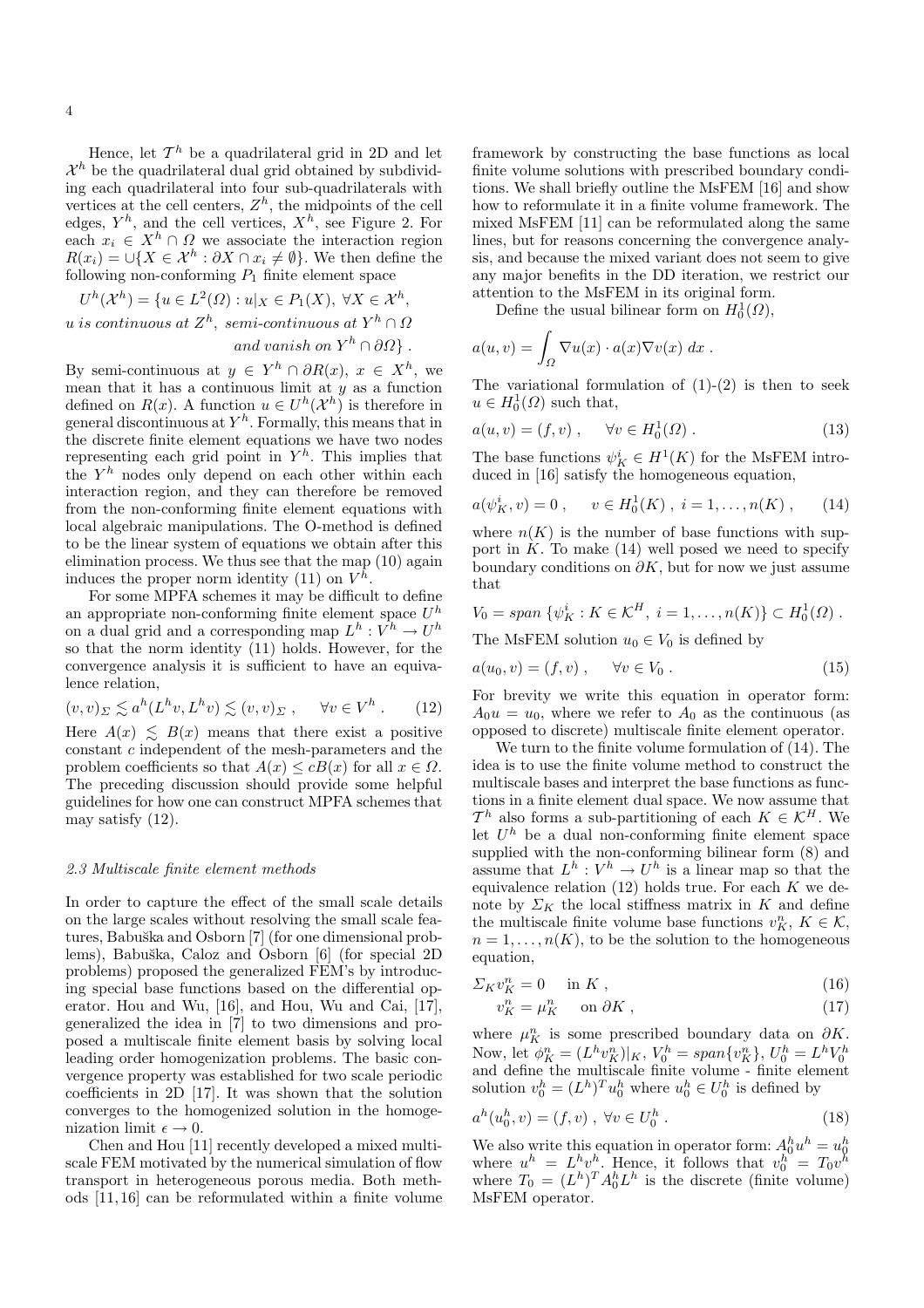# 2.4 Boundary conditions for the base functions

In one dimension the boundary conditions for the multiscale base functions are determined by  $\mu^{i}(x_j) = \delta_{ij}$ ,  $x_i \in \Gamma := \partial \mathcal{K}^H \backslash \partial \Omega$ . We demonstrate that this leads to the special super convergence result  $u_0 = u_I$  where  $u_I$  is the interpolant of u in  $V_0$ , i.e. the unique function in  $V_0$ with  $u_I = u$  on  $\Gamma$ . Indeed, since  $u - u_I$  vanishes on  $\Gamma$ , we have

 $a(u_I, v) = a(u, v) = (f, v), \quad \forall v \in V_0.$ 

Thus, by (15) and choosing  $v = u_I - u_0$  we obtain

$$
a(u_I - u_0, u_I - u_0) = 0,
$$

which implies  $u_0 = u_I$ . The solution to (13) can thus be decomposed as  $u_0 + u_*$  where  $u_*$  is defined by,

$$
a(u_*,v) = (f,v) , \quad \forall v \in H_0^1(\mathcal{K}^H) .
$$

Hence, we see that the variational problem (13) in one dimension is naturally decomposed into a coarse subspace correction in  $V_0$  and independent local solves.

There is, however, a fundamental difference between 1D and higher dimensional problems since the "resonance error" caused by non-matching boundary conditions only occurs in multi-D. Therefore the selection of proper boundary conditions for the base functions become important to achieve accurate approximations. It was e.g. observed in [16,17] that  $u - u_0$  may display a boundary layer structure within the coarse grid elements if improper boundary conditions are chosen. In fact, since the multiscale base functions satisfy the homogeneous equation  $(14)$  or  $(16)$ , the boundary conditions determines how well the local property of the operator is sampled into the base functions.

To clarify the relation between the approximation properties of  $A_0$  and the selected boundary conditions for the multiscale base functions, let  $\Gamma = \partial \mathcal{K}^H \backslash \partial \Omega$  and define

$$
M = \{ \mu = v |_{\Gamma} : v \in H_0^1(\Omega) \}
$$

and

$$
M_0 = \{ \mu = v|_{\Gamma} : v \in V_0(\Omega) \} .
$$

Thus,  $M_0$  is the space spanned by the boundary conditions for the multiscale base functions.

Now, define the space  $W_a$  consisting of generalized harmonic functions

$$
W_a = \{ w \in H_0^1(\Omega) : a(w, v) = 0 , \forall v \in H_0^1(\mathcal{K}^H) \},
$$

and the associated extension operator  $H_a: M \to W_a$ ,

$$
a(H_a\mu, v) = 0 , \forall v \in H_0^1(\mathcal{K}^H) .
$$

We can then reformulate (13) as follows: Find  $\mu \in M$ and  $u_* \in H_0^1(\mathcal{K}^H)$  such that,

$$
a(H_a\mu, H_a\nu) = (f, H_a\nu) , \quad \forall \nu \in M , \qquad (19)
$$

$$
a(u_*,v) = (f,v), \quad \forall v \in H_0^1(\mathcal{K}^H).
$$
 (20)

We then recover  $u$  in  $(13)$  with the generalized harmonic extension  $u = H_a \mu + u_*$ .

The relevant bilinear form for the alternative formulation (19) is  $(\mu, \nu)_M = a(H_a\mu, H_a\nu)$ . Now, since  $V_0 \subset W_a$  and  $u_0$  is the orthogonal projection of u onto  $V_0$  with respect to  $a(\cdot, \cdot)^{1/2}$ , it follows that  $\mu_0 = u_0|_{I}$ is the orthogonal projection of  $\mu$  onto  $M_0$  with respect to  $(\cdot, \cdot)^{1/2}_{M}$ . This implies that  $A_0$  is optimal, in a certain sense, for non-overlapping DD algorithms among all coarse solvers  $A^H : H_0^1(\Omega) \to V^H$  with  $V^H|_{\Gamma} = M_0$ .

Computational experience indicate that the use of boundary conditions which adapt to the heterogeneous structures on the element boundaries in general lead to better accuracy than simple (smooth) boundary conditions. But they do not necessarily achieve faster convergence of the DD iteration consisting of additional local solves. To understand this we should keep in mind that the coarse solver usually act the role of removing low frequency errors, while the local solves remove high frequency errors. In particular, we shall see that for the proposed multiscale DD methods the boundary conditions for the multiscale base functions determine how well we capture the "homogenized" part of the solution.

The role of the boundary conditions for the base functions is thus to generate a good coarse space  $M_0$  in  $M$ . We wish to point out that allowing non-matching boundary conditions so that  $V_0 \not\subset H_0^1(\Omega)$  can improve the convergence rate for the DD iteration in the same way the non-conforming FEM's may give superior performance to the analogous conforming FEM's. For instance, it is well known that if the subdomains have sufficient overlap, then the non-conforming linear FEM coarse solver allows an optimal rate of convergence for the preconditioning of elliptic problems with quasi-homogeneous coefficients, [22]. On the other hand, we know that the conforming linear FEM coarse solver induce a suboptimal rate of convergence, [8].

# 3 The Domain Decomposition Preconditioner

Many non-overlapping DD methods can be categorized as so-called Schwarz methods for which a simple framework for the convergence analysis exists, [13,19,23,24]. The abstract Schwarz framework is based on a splitting of a finite dimensional Hilbert space V into subspaces with in general much smaller dimension. Thus, let  $V_i$  be a sequence of finite dimensional Hilbert spaces and let  $I_i: V_i \to V$  be a corresponding sequence of interpolation-like operators such that V allows the following decomposition,

$$
V = \sum_{i=0}^{p} I_i V_i := \{ v : v = \sum_i I_i v_i, v_i \in V_i \}.
$$

The space  $V_0$  represents a coarse global approximation space while  $V_i$ ,  $1 \leq i \leq p$ , are subspaces corresponding to some localized region in space. Let V be supplied with a symmetric positive definite bilinear form  $a(\cdot, \cdot)$  and assume that each  $V_i$  is supplied with an auxiliary symmetric positive definite bilinear form  $(\cdot, \cdot)_i$  on  $V_i$  which approximates  $a(\cdot, \cdot)$  on  $V_i$  in the following sense:

$$
a(I_i v, I_i v) \leq \omega(v, v)_i , \forall v \in V_i , \forall i .
$$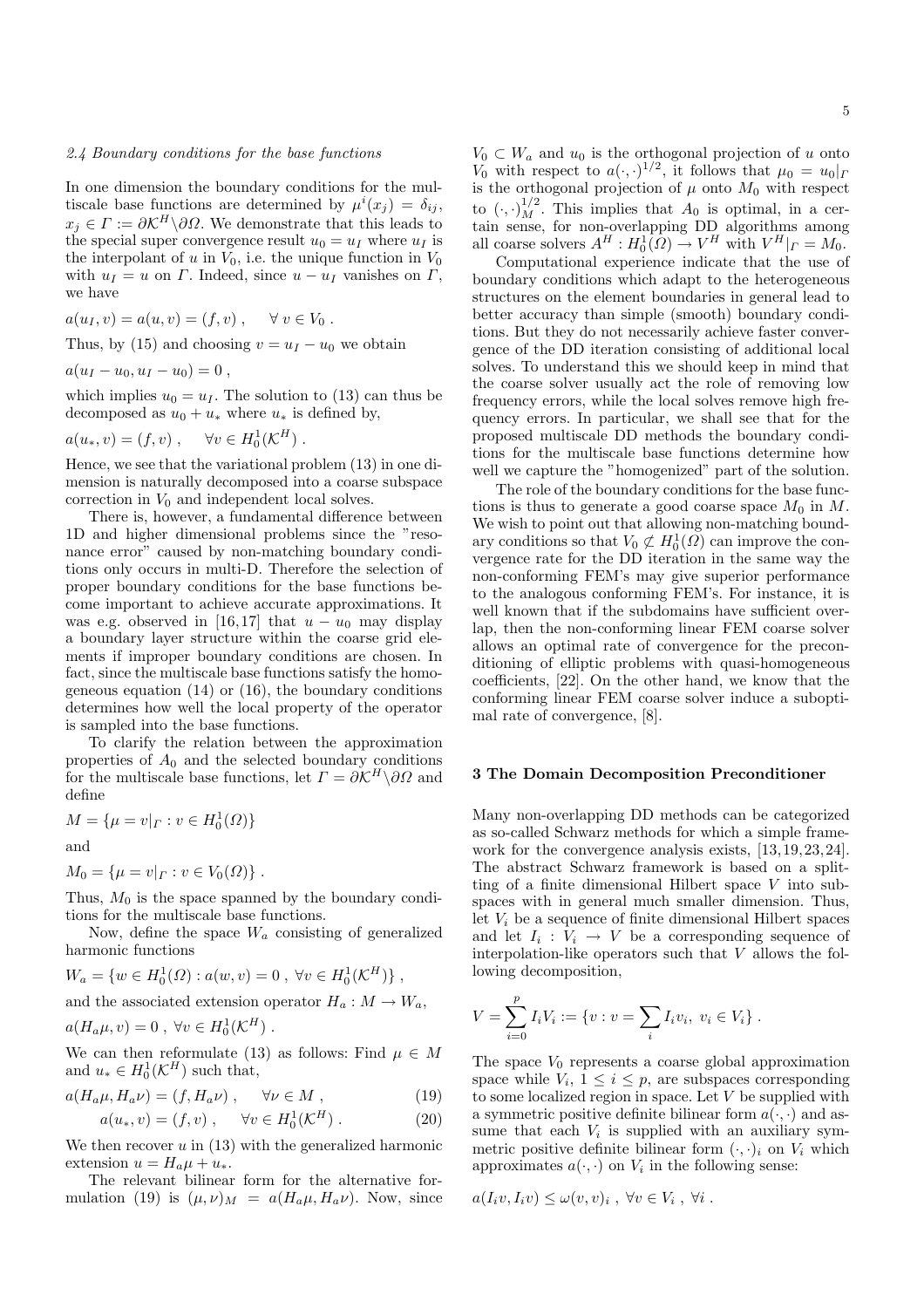The parameter  $\omega$  is assumed to be bounded and plays a special role in the analysis of Schwarz methods. Now, define the projection-like operators  $T_i: V \to V_i$  by,

$$
(T_i u, v)_i = a(u, I_i v), \forall u \in V, \forall v \in V_i
$$

Finally, let  $P$  be a polynomial with no zero order term and suppose we want to find  $u^* \in V$  such that

.

$$
a(u^*, v) = f(v) , \quad \forall v \in V , f \in V' .
$$
 (21)

The idea behind the abstract Schwarz method is to replace (21) with a better conditioned operator equation

$$
\mathcal{P}(T_0,\ldots,T_p)u=g^*,
$$

where  $g^* = \mathcal{P}(\lbrace T_i \rbrace)u^*$ . The additive Schwarz method is e.g. obtained by choosing  $\mathcal{P}(\cdot) = \sum_{i=0}^{p} T_i$ . The following result bounds the condition number for the preconditioned abstract additive Schwarz method [19,23].

**Theorem 1** Let  $C_0$  be a positive constant such that for any  $v \in V$  there exists a decomposition  $v = \sum_{i=0}^{p} I_i v_i$ ,  $v_i \in V_i$  with

$$
\sum_{i=0}^{p} (v_i, v_i)_i \le C_0 a(v, v) ,
$$

and let

$$
C_1 = \max_{1 \le j \le p} \sum_{i=1}^p \varepsilon_{ij}
$$

where  $\varepsilon_{ij} = 0$  if  $T_i T_j = 0$ , and 1 otherwise. Then the abstract additive Schwarz method admits the following estimate

$$
\kappa(\sum_{i=0}^{p} T_i) \le \omega C_0 (1 + C_1).
$$
 (22)

Similar convergence estimates hold for the multiplicative Schwarz method in which we update the residual in between each application of the subspace correction operators  $T_i$ . Another attractive variant is the hybrid Schwarz preconditioner

$$
\mathcal{P}(\cdot) = T_0 + (I - \sum_{i=1}^p T_i) T_0 , \qquad (23)
$$

for which it is known that  $\kappa(\mathcal{P}) \leq \kappa(\sum_{i=0}^p T_i)$ , [23]. We see that (23) can be viewed as a multiplicative Schwarz method on the splitting  $V = V_0 + V_*$ ,  $V_* = V$ , where the bilinear form on  $V_*$  is approximated with an additive Schwarz splitting into  $V_1$  to  $V_p$ . Also note that the multiplicative Schwarz method and the operator (23) can be symmetrized by including a sweep of the local subspace corrections (in opposite order) before and after the coarse subspace correction. This implies that we can use the preconditioned conjugate gradient algorithm to accelerate the DD iteration.

# 3.1 Convergence analysis

Let  $\mathcal{N}_K$  be a set of coarse grid nodal points on  $\Gamma$  and let  $\Omega$  be decomposed into the overlapping subdomains

$$
\Omega_i = \cup \{ K \in \mathcal{K}^H : \partial K \cap x_i \neq \emptyset, \ x_i \in \mathcal{N}_K \},
$$

where we require  $\Omega_i \cap \mathcal{N}_K = x_i$ . Now, define  $V_i^h$  $V^h(\Omega_i)$ . The local Schwarz operators  $T_i$  are defined to be the orthogonal projection onto  $V_i^h$  with respect to  $(\cdot, \cdot)^{1/2}_{\Sigma}$ . Thus, we immediately obtain,

$$
(T_i u, v)_\Sigma = (u, v)_\Sigma , \quad \forall u \in V^h , \forall v \in V_i^h .
$$

We recall that  $T_0 = (L^h)^T A_0^h L^h$ . Hence, to obtain a proper Schwarz algorithm, we only need to define an appropriate bilinear form on  $V_0^h$ . To this end, we simply define the bilinear form  $(\cdot, \cdot)_{\Sigma_0}$  on  $V_0^h$  such that,

$$
(T_0u, v)_{\Sigma_0} = (u, v)_{\Sigma} , \quad \forall u \in V^h , \forall v \in V_0^h .
$$
 (24)

To check that this bilinear form has the desired approximation property, we need to verify that the Schwarz parameter  $\omega$  is bounded. Since  $T_0$  maps  $V^h$  onto  $V_0^h$ , we may represent  $v_0 \in V_0^h$  as  $v_0 = T_0 v$  for some  $v \in V^h$ . Thus, by  $(12)$  and  $(24)$  we have

$$
(v_0, v_0)_{\Sigma_0} = (v, v_0)_{\Sigma} = (T_0^{1/2} v, T_0^{1/2} v)_{\Sigma}
$$
  
\$\leq\$  $a^h (L^h T_0^{1/2} v, L^h T_0^{1/2} v)$  .

But, since 
$$
L^h T_0^{1/2} = (A_0^h)^{1/2} L^h
$$
, we have  
\n
$$
a^h (L^h T_0^{1/2} v, L^h T_0^{1/2} v) = a^h ((A_0^h)^{1/2} L^h v, (A_0^h)^{1/2} L^h v)
$$
\n
$$
= a^h (L^h v, A_0^h L^h v) .
$$

Finally, since  $A_0^h$  is an orthogonal projection with respect to  $a^h(\cdot, \cdot)^{1/2}$  and  $A_0^h L^h v = L^h v_0$ , we have

$$
a^h(L^h v, A_0^h L^h v) = a^h(A_0^h L^h v, A_0^h L^h v)
$$
  
=  $a^h(L^h v_0, L^h v_0)$   
 $\leq (v_0, v_0) \geq$ ,

and it follows that  $\omega \lesssim 1$ . This confirms that the coarse subspace correction also fits into the Schwarz framework.

To obtain a bound on the condition number of our preconditioner we only need to bound the parameters  $C_0$  and  $C_1$  in (22). The parameter  $C_1$  is bounded independent of the mesh parameters by a standard coloring argument, [23,24]. To bound  $C_0$  we need to show that, for each  $v \in V^h$ , there exists a representation  $v = \sum_{i=0}^{p} v_i, v_i \in V_i^h$ , with

$$
(v_0, v_0)_{\Sigma_0} + \sum_{i=1}^p (v_i, v_i)_{\Sigma} \le C_0(v, v)_{\Sigma} .
$$
 (25)

Owing to the equivalence relation (12), we may carry out the analysis in the equivalent finite element space  $U^h = L^h V^h$ . We thus define  $U_i^h = L^h V_i$  and seek  $C_0$  such that any  $u \in U^h$  allows a decomposition  $u = \sum_{i=0}^{\tilde{p}} u_i$ ,  $u \in U_i^h$  with

$$
\sum_{i=0}^{p} a^{h}(u_i, u_i) \le C_0 a^{h}(u, u) . \tag{26}
$$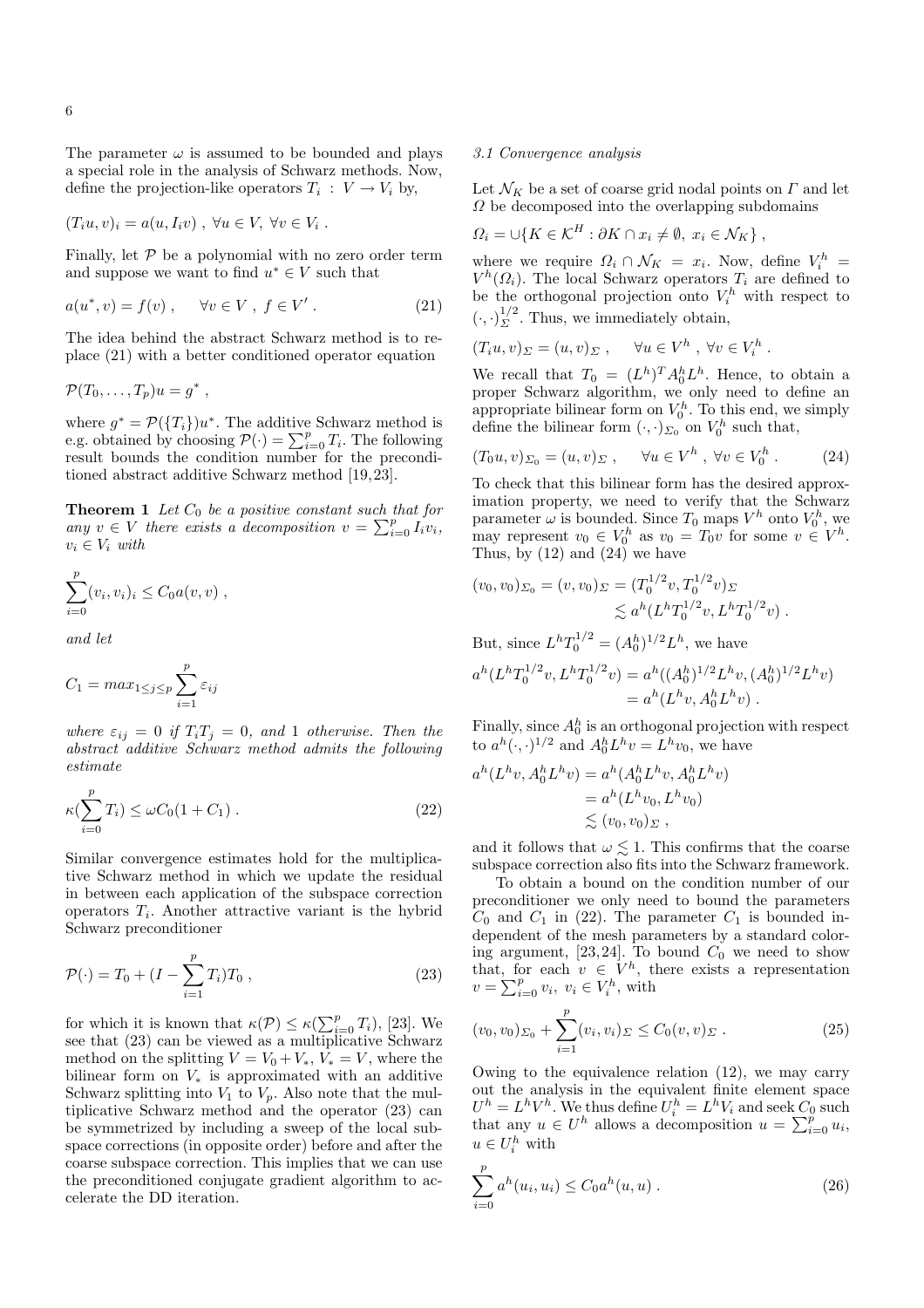We start by introducing the space of generalized discrete harmonic functions,

$$
W_a^h(\mathcal{K}^H) = \{ u \in U^h : a^h(u, v) = 0 , \ \forall v \in U_0^h(\mathcal{K}^H) \},
$$
  
where

$$
U_0^h(\mathcal{K}^H) = \{ u \in U^h : u = 0 \text{ at the nodal points on } \Gamma \} .
$$

Now, let  $M^h$  be the space of nodal values on  $\varGamma$  and define the generalized discrete harmonic extension operator  $H_a^h: M^h \to W_a^h$  by,

$$
a^{h}(H_{a}^{h}\mu, u) = 0, \ \forall u \in U_{0}^{h}(\mathcal{K}^{H}).
$$
\n(27)

It is important to observe that the space of generalized discrete harmonic functions can be viewed as the the space of functions with minimal energy with prescribed data on  $\Gamma$ . Indeed, if  $\mu \in M^h$  and  $u \in U^h$  is any function with  $u|_{\Gamma} = \mu$ , then, letting  $v = H_a^h \mu$  and applying (27) twice, we obtain

$$
0 \le a^h (u - v, u - v) = a^h (u, u - v)
$$
  
=  $a^h (u, u) - a^h (v, v)$ .

Thus,  $a^h(v, v) \leq a^h(u, u)$  for all  $u \in U^h$  with  $u|_{\Gamma} = \mu$ . We also need to define the following local discrete norm,

$$
|u|^2_{a,h,K} = \sum_{X \in \mathcal{X}^h(K)} \int_X \nabla u \cdot a(x) \nabla u.
$$

We omit the subscript a and write  $|\cdot|_{h,K}$ ,  $W^h$  and  $H^h$ if  $a(x) \equiv I$ . We are now ready to state our main result.

**Theorem 2** Assume there exist a constant  $\beta > 0$  such that each  $u \in U^h$  allows a decomposition  $u = \sum_{i=0}^p u_i$ ,  $u_0 \in H^h M_0$ ,  $u_i \in U_i^h$ ,  $1 \leq i \leq p$ , with

$$
\sum_{i=0}^{p} |u_i|_{h,K}^2 \le \beta |u|_{h,K}^2, \ \forall K \in \mathcal{K}^H.
$$
 (28)

Furthermore, let  $\gamma_{1,K}$  and  $\gamma_{2,K}$  be the sharpest positive constants such that for all  $\mu \in M^h$  we have,

$$
\gamma_{1,K}|H^h\mu|_{h,K}^2 \le |H_a^h\mu|_{a,h,K}^2 \le \gamma_{2,K}|H^h\mu|_{h,K}^2. \tag{29}
$$

Then, each  $u \in U^h$  allows a decomposition  $u = \sum_{i=0}^p u_i$ ,  $u_i \in U_i^h$  with

$$
\sum_{i=0}^{p} a^{h}(u_{i}, u_{i}) \leq \beta \gamma a^{h}(u, u) .
$$
\n(30)

\nwhere  $\gamma = \max_{K \in \mathcal{K}^{H}} (\gamma_{2,K}/\gamma_{1,K}).$ 

**Proof**: First observe that any function  $u \in U^h$  has a unique decomposition  $u = w + u_*$ ,  $w \in W_a^h$ ,  $u_* \in$  $U_0^h(\mathcal{K}^H)$  since  $W_q^h$  is, by definition, the orthogonal complement to  $U_0^h(\mathcal{K}^H)$  with respect to  $a^h(\cdot, \cdot)$ . We thus have

$$
a^{h}(u, u) = a^{h}(w, w) + a^{h}(u_{*}, u_{*})
$$
  
=  $a^{h}(w, w) + \sum_{K \in \mathcal{K}^{H}} a^{h}(u_{*, K}, u_{*, K}).$ 

But, since each  $K \in \mathcal{K}^H$  is contained in at least one subdomain  $\Omega_i$ , it is clear that we may represent  $u_* = \sum_{i=1}^p u_{*,i}, u_{*,i} \in U_i^h \cap U_0^h(K^H)$  with  $\sum_{i=1}^p u_{*,i}, u_{*,i} \in U_i^h \cap U_0^h(\mathcal{K}^H)$  with

$$
a^h(u_*, u_*) = \sum_{i=1}^p a^h(u_{*,i}, u_{*,i}) .
$$

Now if  $\mu = u|_{\Gamma}$  and  $w = H_a^h \mu$  allows a decomposition  $w = \sum_{i=0}^{p} v_i, v_i \in U_i^h$ , then we also have  $w = \sum_{i=0}^{p} w_i$ ,  $w_i = H_a^h(v_i|_{\Gamma})$ . Thus, letting  $u_i = u_{*,i} + w_i$  with  $u_{*,0} = 0$ we obtain

$$
\sum_{i=0}^{p} a^{h}(u_{i}, u_{i}) = \sum_{i=0}^{p} a^{h}(u_{*,i}, u_{*,i}) + a^{h}(w_{i}, w_{i})
$$

$$
= a^{h}(u_{*}, u_{*}) + \sum_{i=0}^{p} a^{h}(w_{i}, w_{i}).
$$

Hence, it only remains to bound the energy of the components  $w_i$  in terms of the energy of w. It follows from  $(28)$ that each  $v \in W^h$  allows a decomposition  $v = \sum_{i=0}^p v_i$ ,  $v_0 \in H^h M_0$ ,  $v_i \in U_i^h$ ,  $1 \leq i \leq p$ , with

$$
\sum_{i=0}^{p} |v_i|_{h,K}^2 \le \beta |w|_{h,K}^2, \ \forall K \in \mathcal{K}^H.
$$
 (31)

But, then we also have that  $v = \sum_{i=0}^{p} w_i$  where  $w_i =$  $H^h(v_i|_{\Gamma})$ . Thus, by the minimal energy property of the generalized discrete harmonic functions we have that  $|w_i|_{h,K} \leq |v_i|_{h,K}$  and the desired result follows from (31).

Now, let  $v = H^h \mu$  be decomposed as in (31) and define and  $\mu_i = v_i |_{\Gamma}$ . Then, by (29), we have

$$
\sum_{i=0}^{p} |H_{a}^{h}\mu_{i}|_{a,h,K}^{2} \leq \sum_{i=0}^{p} \gamma_{2,K} |H^{h}\mu_{i}|_{h,K}^{2}
$$
  

$$
\leq \beta \gamma_{2,K} |H^{h}\mu|_{h,K}^{2}
$$
  

$$
\leq \beta \gamma |H_{a}^{h}\mu|_{a,h,K}^{2}.
$$

The desired result now follows by summing over  $K \in$  $\mathcal{K}^H$ . This completes the proof of theorem 3.1.

A sufficient condition for (28) to hold is the existence of an operator  $J: U^h \to H^h M_0$  such that for each  $K \in \mathcal{K}^H$ and  $u \in U^h$  we have

$$
|Ju|_{h,K}^2 \lesssim \beta |u|_{h,K}^2,
$$
  

$$
||u - Ju||_{L^2(K)}^2 \lesssim \beta H^2 |u|_{h,K}^2.
$$

Estimates of this kind is has been established for a great variety of coarse spaces in the finite element literature, see e.g. [8,13,22,24]. For instance, if conforming linear finite elements are used on both the fine and coarse scale, then it was proved by Bramble and Xu, [8], that  $\beta \leq$  $log(H/h)$  in 2D and  $\beta \lesssim H/h$  in 3D. If non-conforming linear finite elements are applied on both scales, then  $\beta$  can be bounded independently of the mesh parameters, [22]. Note that this corresponds to non-matching boundary conditions so that  $M_0 \not\subset M^h$ .

If  $a_{\varepsilon}(x)$  is a symmetric periodic matrix in  $\mathcal{R}^{d \times d}$ , then the homogenized matrix  $a_0$  satisfy the convergence of energies, [18] section 1.3,

$$
\lim_{\varepsilon \to 0} |H_{a_{\varepsilon}}^h \mu|_{a_{\varepsilon},h,K}^2 = |H_{a_0}^h \mu|_{a_0,h,K}^2 , \quad \forall \mu \in M^h
$$

Moreover, by the Voigt-Reiss' inequality, [18], we have

.

$$
(\frac{1}{K}\int_K a_{\varepsilon}^{-1}(x) dx)^{-1} \le a_0 \le (\frac{1}{K}\int_K a_{\varepsilon}(x) dx),
$$

where the inequalities are to be interpreted in a spectral sense. The upper and lower bounds for the homogenized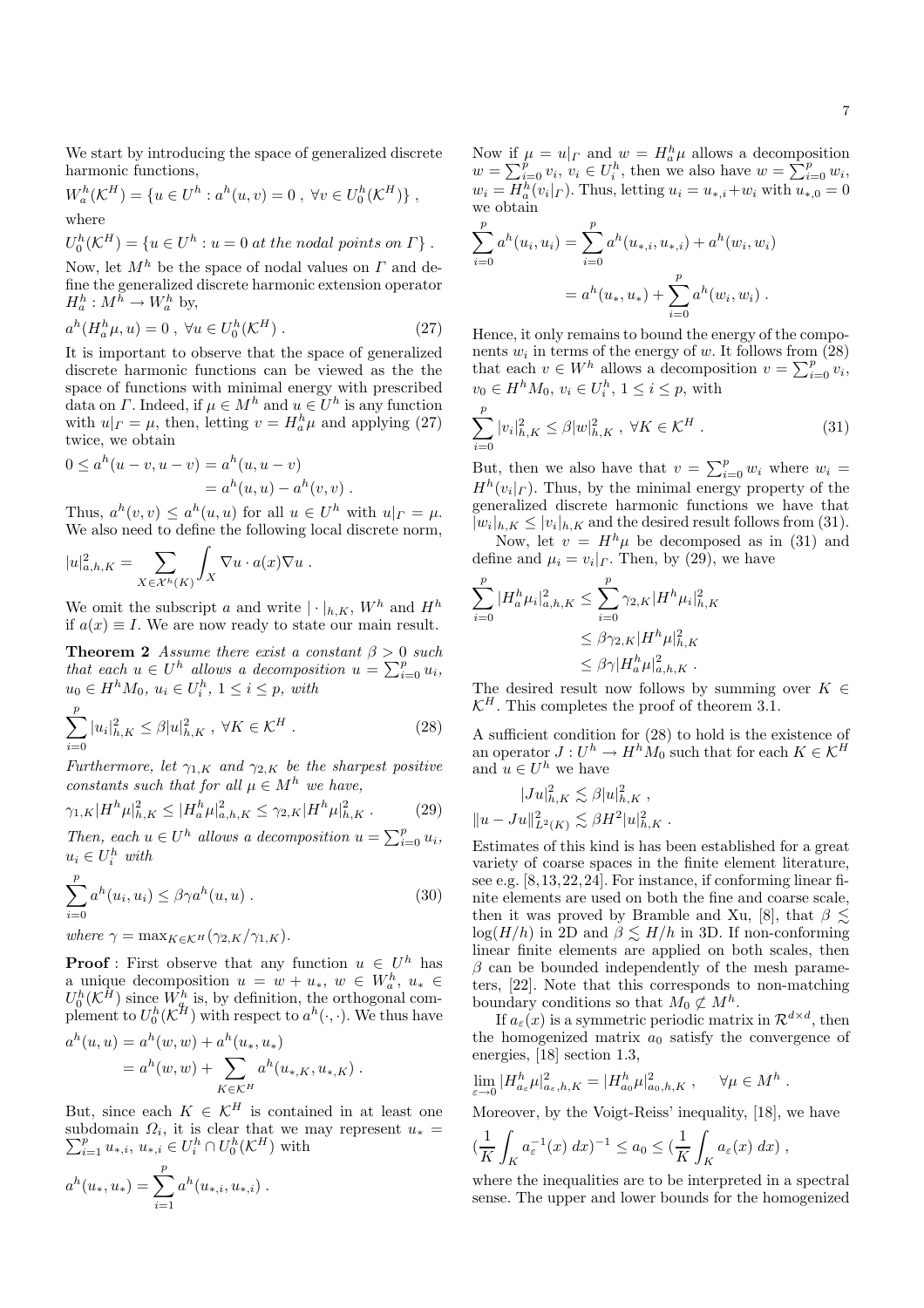matrix are sharp in the sense that they are attained for perfectly stratified media with flow either perpendicular or parallel to the layers. But, they are also crude in the sense that they do not account for the heterogeneous structures within the periodic cells. Many other and better bounds can be found in the literature on upscaling for porous media flow, and some of these bounds can be found in [20].

Though  $a(x)$  is not periodic in general, the multiscale analysis only concerns the local nature of  $a(x)$  and we may think of  $K$  as a periodic cell in an infinite periodic media. We therefore expect similar bounds to hold so that

$$
\frac{\gamma_{2,K}}{\gamma_{1,K}} \leq \frac{\kappa \left( \int_K a(x) \ dx \ \int_K a^{-1}(x) \ dx \right)}{|K|^2}
$$

Unfortunately, this factor can still be quite large, but we have not yet been able to see a strong dependence of this kind on the local heterogeneous structures in practice.

.

### 4 Implementational issues

The use of a multiscale method as a coarse solver for DD type algorithms should reduce the negative impact on the convergence rate caused by the subgrid heterogeneous structures provided that we select proper boundary conditions for the base functions. If we want to employ smooth boundary conditions, e.g., piecewise linear, then the coarse grid should preferably be chosen so that we "minimize" the presence of strong heterogeneous features that penetrate the grid-block interfaces. This might suggest the use of flexible gridding schemes like the nonuniform coarsening approach proposed by Durlofsky et al., [12]. The non-uniform coarsening technique, which generates grids that are finely gridded in high flow regions, was developed because it was acknowledged that it is important to model the high flow regions in porous media flow correctly in order to produce reliable production scenarios. If we use a fixed grid that does not reflect the heterogeneous formations, then we may have to use an oversampling strategy in order to obtain robust boundary conditions.

We shall for the most part employ the hybrid Schwarz preconditioner (23). One loop of the DD iteration thus consists of the following steps,

(i) 
$$
v_0^{k+1} = v^k + T_0(v^h - v^k)
$$
,  
\n(ii)  $v_i^{k+1} = T_i(v^h - v_0^{k+1})$ ,  $i = 1, ..., p$ ,  
\n(iii)  $v^{k+1} = v_0^{k+1} + \sum_{i=1}^p \sum_{K \subset \Omega_i} n(K)^{-1} \chi_K v_i^{k+1}$ ,

where  $v^k$  is the current approximation to  $v^h$  after k iterations and  $\chi_K$  is the characteristic function with respect to K. The partition of unity  $\nu(\Omega) = \{n(K)^{-1}\chi_K\}$ is needed to ensure convergence since the subdomains overlap, but it does not alter the Schwarz analysis, [4].

On a single processor computer, the subspace corrections are solved successively. This means that the subdomains  $\Omega_i$  should be chosen so that the local subspace corrections can be solved efficiently with a simple iterative method such as the conjugate gradient method. It may be appealing to view the distinct heterogeneous features in the permeability field as building blocks that can be used to define the subdomains. However, when we use a multiscale method as a coarse solver, then the main purpose of the subdomain solvers is to approximate the solution at the grid-block interfaces. It is therefore natural to use the coarse grid as a starting point when we design the local subdomains. For instance we may associate with each grid block  $K$  the subdomain

$$
\Omega_K = \{ x \in \Omega : dist(x, K) < \delta \} \tag{32}
$$

where  $\delta$  is some specified overlap distance, see Figure 3.



Fig. 3. Example of a selection of subdomains with a two row overlap

The multiscale base functions will only have support in a few neighboring grid blocks  $K$  and the number of base functions will typically be roughly the same as the number of grid blocks. This implies that the computation time associated with the construction of the multiscale base functions is comparable with one sweep of the local subspace corrections (ii). The construction of the multiscale base functions and the local subspace corrections in (ii) can be computed in parallel. Hence, if one has a multi-processor computer available, then one can distribute the work associated with the construction of the base functions and the local subspace corrections among the processors. Also, if we use a multiplicative Schwarz algorithm then we can use a coloring argument [23,24] to group the subdomains into a few subsets for which the subdomain subspace corrections can be computed independently.

### 5 Numerical Results

Our primary purpose in this section is to try to reveal how the convergence rate of the DD iteration depends on the heterogeneous structures. In particular, we try to reveal how the convergence rate parameter  $\gamma$  depends on the local heterogeneous structures, and how the convergence rate parameter  $\beta$  depends on the selection of boundary conditions for the multiscale base functions. For the latter case, it is of special interest to see if we can select boundary conditions for the multiscale base functions which allow  $\beta$  to be bounded independent of the ratio between the mesh parameters  $H/h$ .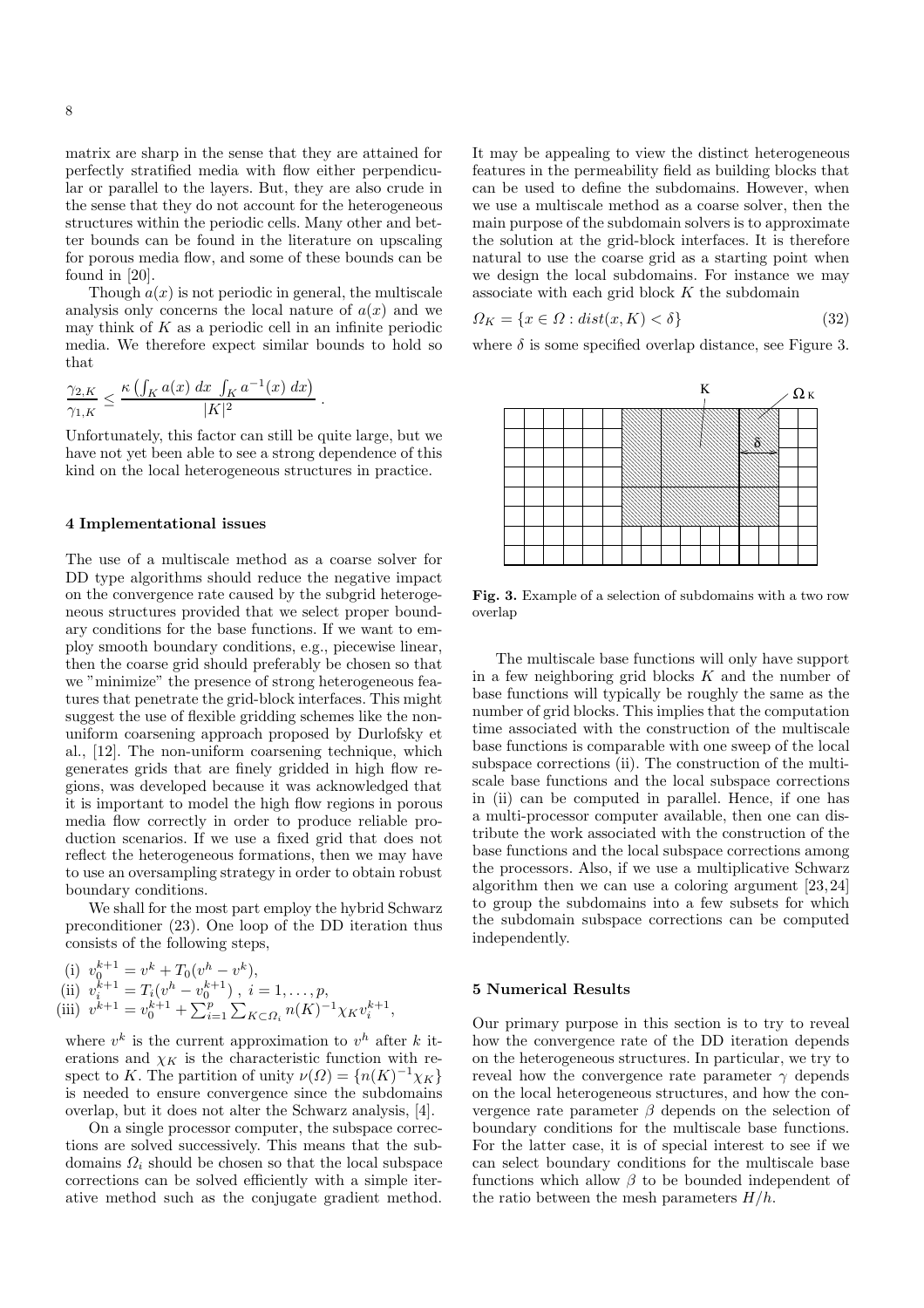Hence, let  $\mathcal{T}^h$  and  $\mathcal{K}^H$  be uniform partitionings of  $\Omega = [0, 1]^d$  into squares or cubes with edges of length h and  $H$  respectively. The right hand side in  $(1)$  is chosen to be  $f \equiv 1$  and the stopping criteria is set to be when the relative size of the current residual to the initial residual in the  $L^2$ -norm drops below  $10^{-5}$ , i.e. when  $||f - \Sigma^h v^k||_{L^2(\Omega)} \leq 10^{-5} \cdot ||f||_{L^2(\Omega)} = 10^{-5}$ . Since the convergence rate parameter  $\gamma$  is independent of the macroscopic heterogeneous structures, we use periodic media to track down the relation between  $\gamma$  and the heterogeneous formations in  $\Omega$ . Similarly, since  $\beta$  is independent of the local heterogeneous structures, we use quasi-homogeneous media to track down the relation between  $\beta$  and the heterogeneous formations in  $\Omega$ .

#### 5.1 Periodic Media

We study three different periodic structures. The first choice  $k_{1,p}^h(x)$  resembles the coefficient function which brought out the large contrasts in [4] and contain a high permeability spike at the center of the coarse grid blocks, i.e. the periodic cells. The other two choices  $k_{2,p}^h(x)$  and  $k_{3,p}^h(x)$  are respectively a coefficient function with a high permeability streak and a coefficient function with a checkerboard kind of structure. To be more precise, let  $Y = [0, H]^d$  and define  $k_{1,p}^h$ ,  $k_{2,p}^h$  and  $k_{3,p}^h$  in Y as follows.

First define  $\sigma_1(x) = (\frac{2}{H})$ dist $(x, \frac{\partial Y}{\partial y})$  and let  $\sigma_2(x)$ be the Y-periodic function with a diagonal high permeability streak with  $\sigma_2(x) = 2$  inside the streak and  $\sigma_2(x) = 1$  outside the streak. In three dimensions we use the same pattern in the  $x-y$  plane, and have constant permeability in the z direction, i.e.  $\sigma_2(x, y, z) = \sigma_2(x, y, 0)$ for all  $z \in [0, H]$ . Finally, let  $\sigma_3(x)$  be the  $2 \times 2$  or  $2 \times 2 \times 2$ checkerboard coefficient function in Y with values 1 and 2 in two dimensions and values, 1, 2, 3 and 4 in three dimensions. We then define

$$
k_{i,p}^h(x) = \sigma_i(x)^p , i = 1,2,3 .
$$

The functions  $\{k_{i,p}^h(x) : i = 1, 2, 3\}$  are plotted for  $p = 8$ in Figure 4. We observe that the parameter  $p$  scales the local aspect ratios, and we should therefore be able to investigate if a scaling of the aspect ratios have an important effect on the convergence rate of the DD iteration.



**Fig. 4.** Plots of  $k_{1,p}^h$ ,  $k_{2,p}^h$  and  $k_{3,p}^h$  in  $\mathcal{R}^2$  with  $p = H/h = 8$ .

# 5.1.1 Numerical results in 2D

We first select boundary conditions for the multiscale base functions so that the induced MsFEM is the "multiscale extension" of the bilinear FEM, i.e. the boundary conditions for the base functions are linear on each edge and determined by the requirement  $\mu_i(x_i) = \delta_{ij}$ where  $x_j$  range over the set of vertices for the coarse grid blocks. We compare the induced MsDDM with the DDM obtained by replacing the "bilinear" MsFEM with the standard bilinear FEM. Figure 5 shows iterations counts for  $h = H^2 = 1/64$  and  $k_{1,p}^h$ ,  $k_{2,p}^h$  and  $k_{3,p}^h$  as a function of p.



Fig. 5. Iteration counts for the DD algorithms with the standard bilinear FEM coarse solver (dashed line) and the "bilinear" MsFEM coarse solver (solid line) as a function of p. Left:  $k_{1,p}^h$ . Middle:  $k_{2,p}^h$ . Right:  $k_{3,p}^h$ .

We see that the iteration count for the "bilinear" MsDDM is stable and nearly independent of the local aspect ratios. In contrast, we see that the convergence rate for the DDM using standard bilinear finite elements deteriorate rapidly with p for each of the three coefficient functions. This clearly illustrates that coarse grid solvers constructed from (smooth) base functions that are not adaptive to the local heterogeneous structures can not be expected to perform well if the permeability distribution contain sharp contrasts at the subgrid level.

We now select boundary conditions for the multiscale base functions which correspond to the popular face based coarse solver in the literature on DD methods for elliptic partial differential equations. Thus, let  $E_{ij}$  be the edge common to the blocks  $K_i$  and  $K_j$  in  $\mathcal{K}^H$  and define

$$
\mu_{ij}(x) = \begin{cases} 1 \text{ if } x \in E_{ij} , \\ 0 \text{ otherwise.} \end{cases}
$$

The multiscale base functions generated by the boundary conditions  $\mu_{ij}$  then generate a coarse space which take constant values on each edge  $E_{ij}$ , but is in general discontinuous at the vertices of the coarse grid elements. We compare the induced MsDDM with the DDM obtained by replacing the face-based MsFEM with the standard face based coarse solver.

Figure 6 shows iteration counts for  $h = H^2 = 1/64$ and  $k_{1,p}^h$ ,  $k_{2,p}^h$  and  $k_{3,p}^h$  as a function of p. Again we see that the iteration count for the MsDDM is stable and nearly independent of the local aspect ratios. This convergence behavior is in sharp contrast to the performance of the DDM with the standard face based coarse grid solver which deteriorate rapidly with  $p$  for each of the three coefficient functions. The two MsDDM's discussed in this section therefore show the same ability to capture the essential subgrid information and indicate that  $\gamma$  is bounded independent of the local heterogeneous formations in  $\mathcal{R}^2$ .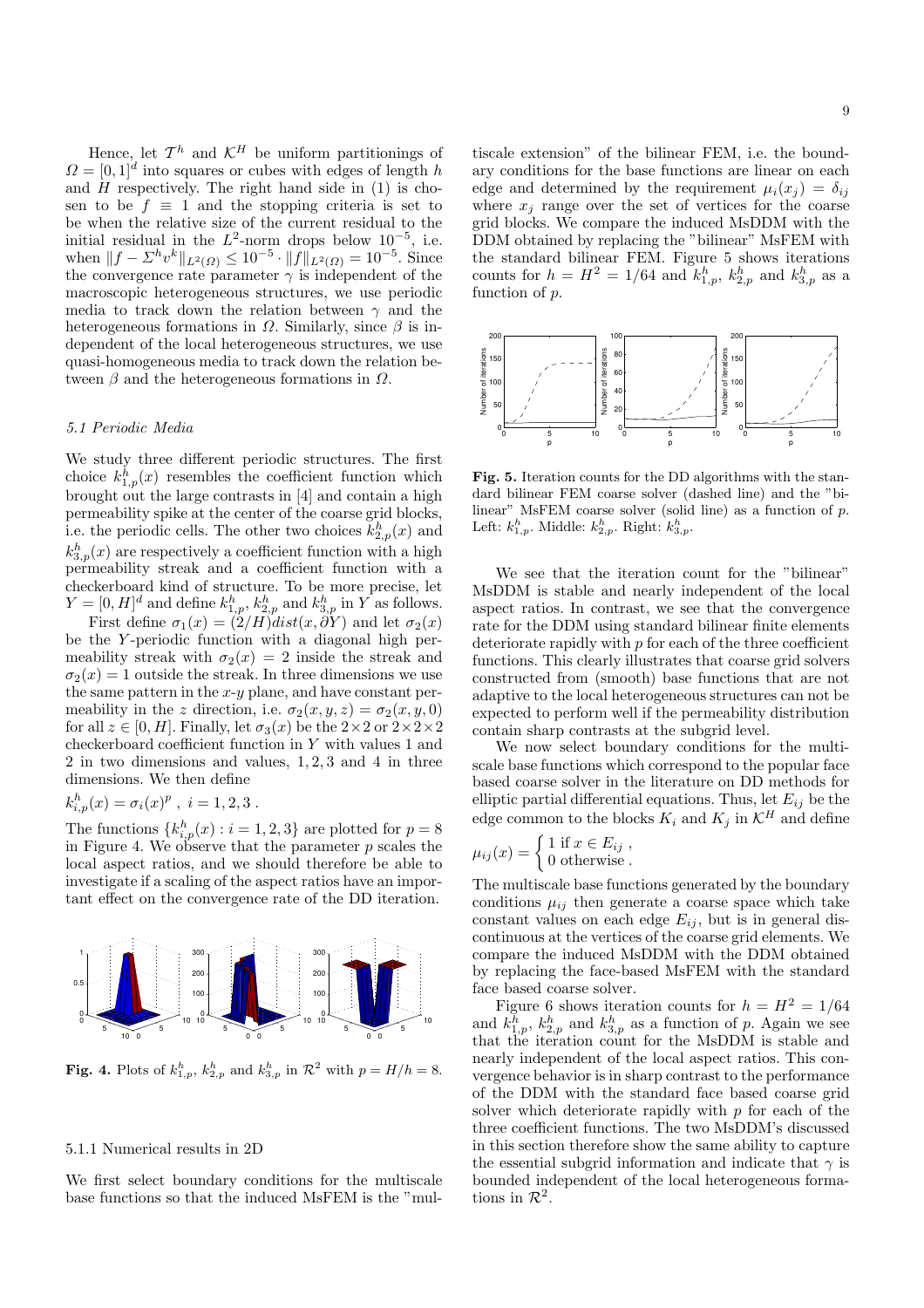

Fig. 6. Iteration counts for the DD algorithms with the standard face based coarse solver (dashed line) and the face based MsFEM coarse solver (solid line) as a function of p. Left:  $k_{1,p}^h$ . Middle:  $k_{2,p}^h$ . Right:  $k_{3,p}^h$ .

#### 5.1.2 Numerical Results in 3D

Now, consider the MsDDM induced by the multiscale version of the trilinear FEM. The boundary conditions for the multiscale base functions are thus bilinear on each interface F and determined by the requirement  $\mu_i(x_i) =$  $\delta_{ij}$  where  $x_j$  ranges over the set of vertices for the coarse grid blocks. We compare the induced MsDDM with the DDM using the standard trilinear FEM as the coarse grid solver. Figure 7 shows iteration counts for  $h = H^2 =$  $1/64$  and  $k_{1,p}^h$ ,  $k_{2,p}^h$  and  $k_{3,p}^h$  as a function of p.



Fig. 7. Iteration counts for the DD algorithms with the standard trilinear FEM coarse solver (dashed line) and the "trilinear" MsFEM coarse solver (solid line) as a function of p. Left:  $k_{1,p}^h$ . Middle:  $k_{2,p}^h$ . Right:  $k_{3,p}^h$ .

Figure 7 shows that the convergence rate for the DDM induced by using the trilinear FEM as the coarse grid solver deteriorates quickly for each of the three coefficient functions, and that the number of iterations to reach convergence grows rapidly with  $p$ . We see that the iteration count for the "trilinear" MsDDM is stable for  $k_{1,p}^h$ , but, unfortunately the convergence rate now starts to deteriorate with p for  $k_{2,p}^h$  and  $k_{3,p}^h$ . This indicates that the convergence rate is more sensitive to the selected boundary conditions in three spatial dimensions than in two spatial dimensions. The poor convergence property of the MsDDM for  $k_{2,p}^h$  and  $k_{3,p}^h$  is due to the fact that the bilinear boundary conditions that we use to define the multiscale base functions imply that the approximation space  $V_0$  is smooth on the interface structure, while the elliptic solution is nearly discontinuous at the grid-block vertices.

One way to regain a stable convergence rate is to select boundary conditions that are adaptive to the heterogeneous structures at the coarse grid-block interfaces. This might, however, seem a bit cumbersome. Another approach is therefore to select boundary conditions that impose less continuity constraints on the interface structure. We therefore select boundary conditions for the multiscale base functions that correspond to the 3D version of the face-based coarse solver. Thus, let  $F_{ij}$  be the interface between  $K_i$  and  $K_j$  in  $\mathcal{K}^H$  and define

$$
\mu_{ij}(x) = \begin{cases} 1 \text{ if } x \in F_{ij} , \\ 0 \text{ otherwise.} \end{cases}
$$
 (33)

These boundary conditions allow functions in  $V_0$  to be discontinuous at the grid block vertices, but not on the interfaces. We compare the face-based MsDDM with the DDM induced by the traditional face based coarse solver. Figure 8 shows iteration counts for  $h = H^2 = 1/64$  and  $k_{1,p}^h$ ,  $k_{2,p}^h$  and  $k_{3,p}^h$  as a function of p.



Fig. 8. Iteration counts for the DD algorithms with the standard face based coarse solver (dashed line) and the face based MsFEM coarse solver (solid line) as a function of p. Left:  $k_{1,p}^h$ . Middle:  $k_{2,p}^h$ . Right:  $k_{3,p}^h$ .

The DDM induced by the face based coarse solver show poor convergence properties for these heterogeneous structures and displays a similar convergence behavior to the DDM induced by the trilinear FEM coarse solver. The MsDDM again display a stable convergence rate for  $k_{1,p}^h$ , and the convergence rate is more stable for  $k_{2,p}^h$  and  $k_{3,p}^h$  than we observed for the "trilinear" Ms-DDM. However, as long as we do not attempt to resolve the heterogeneous features that penetrate the interface structure, then we must expect to see some dependence on the local heterogeneous structures. But there is no doubt that the two MsDDM's that we have studied here perform superior to the associated DDM's that do not employ a MsFEM as a coarse solver. As such they offer the possibility of significant savings in computation time over traditional domain decomposition methods. Whether they will prove to be competitive with other state-of-the-art preconditioning techniques, like multigrid methods, is a topic for further research.

#### 5.2 Quasi-Homogeneous Media

We now investigate how the selection of boundary conditions for the multiscale base functions influence the convergence rate. In particular, we want to study how the parameter  $\beta$  in (28) depends on the heterogeneous formations in  $\Omega$ . Since  $\beta$  is independent of the local heterogeneous structures, we apply the MsDDM's to problems with quasi-homogeneous coefficients, i.e. problems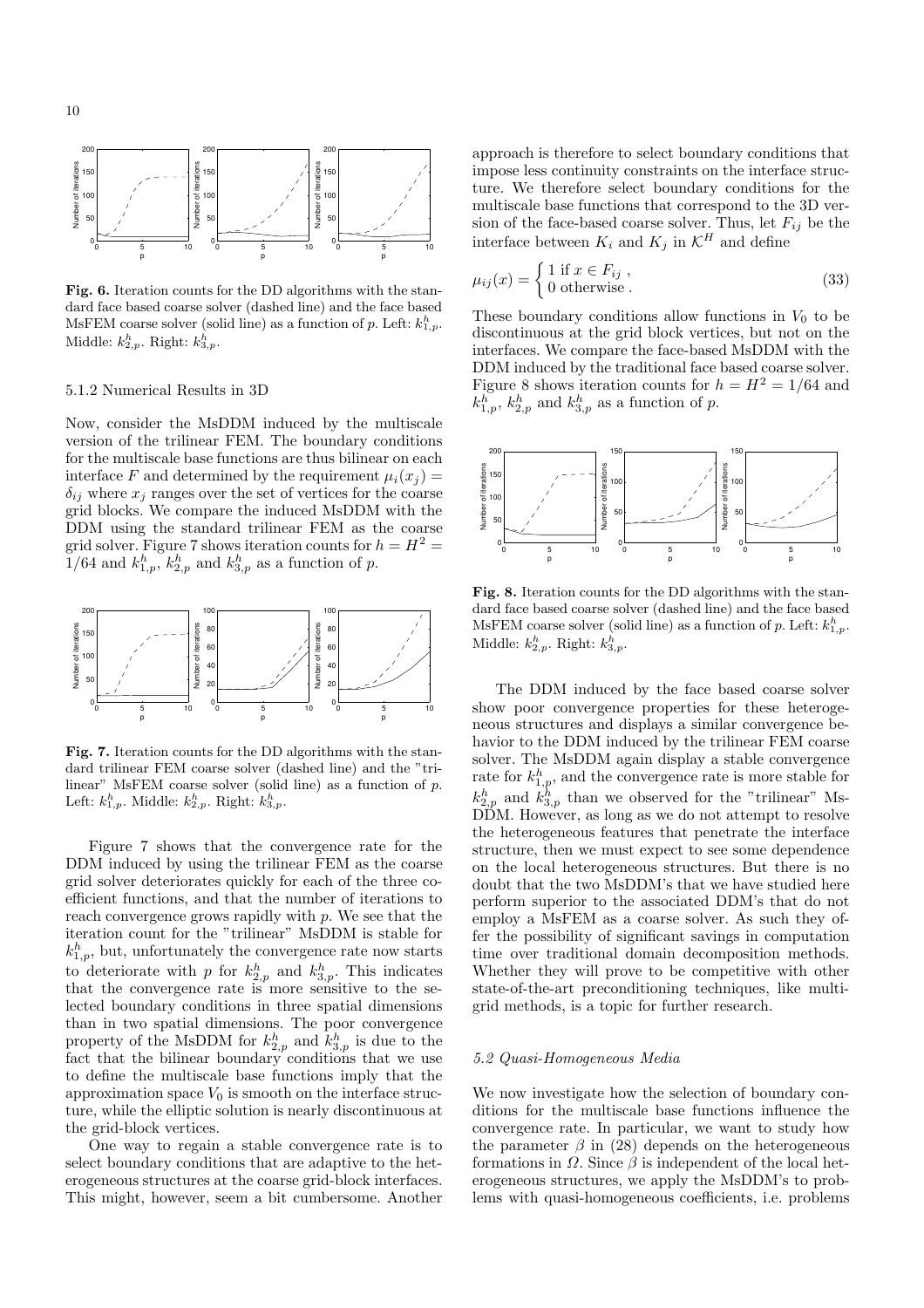where the permeability  $a(x)$  is constant within the coarse grid elements. Thus, for each K let  $\sigma^H(K)$  be sampled at random from  $(0, 1)$  and define

$$
k_p^H(x) = \sigma^H(x)^p.
$$

We see that the parameter  $p$  magnifies the discontinuities across the coarse grid interfaces. We should therefore be able to reveal if the convergence rate of the proposed Ms-DDM's depend on the quasi-homogeneous coefficients. We also observe that the convergence rate parameter  $\gamma$ is identical to one, so that the convergence rate should only depend on  $\beta$ .

For the quasi-homogeneous coefficient problem, the MsDDM's discussed above reduce to the associated traditional coarse grid solvers. The bilinear or trilinear FEM coarse grid solvers and the two face based coarse grid solvers inherit different approximation properties. The bilinear and trilinear FEM coarse grid solvers work well for smooth coefficient problems, but not so good for discontinuous coefficient problems because they are not able to handle the singularities at the vertices of the elements properly. The face based coarse grid solvers, on the other hand, allow the solution to be discontinuous at the vertices and handle discontinuities much better, but does not work so well for smooth coefficient problems. This suggests that it might be a good idea to construct a coarse grid solver using both bilinear or trilinear and face-based base functions. After all, it is worthwhile to spend extra effort on constructing the coarse subspace correction if it can reduce the number of iterations, and thereby reduce the total computational cost.

We first study the DDM for the 2D case where the coarse solvers are constructed with bilinear, face-based and both bilinear and face-based base functions respectively. Figure 9 illustrates that the bilinear FEM works well for smooth coefficient problems, but that the convergence rate deteriorates with p. The face-based coarse solver, on the other hand, shows good performance for highly discontinuous coefficients, but not so good for the homogeneous coefficient problem with  $p = 0$ . Combining the two generates a coarse solver which seem to be nearly independent of both  $p$  and the mesh parameter ratio  $H/h$ , and hence, in particular, allows  $\beta$  to be almost independent of  $p$  and the problem dimensions.

Further testing showed that if the bilinear FEM and face based base functions were replaced with their multiscale variants, then the convergence behavior depicted above was not affected by adding heterogeneous structures to the coarse grid blocks. This confirms that we can decompose the convergence rate as the product of  $\gamma$ and  $\beta$ . We have therefore shown how one can construct a nearly optimal DD preconditioner for the elliptic problem (1)-(2) in  $\mathcal{R}^2$  which seems to converge at a rate independent of the elliptic coefficients.

Finally we turn to the case with a quasi-homogeneous media in 3D. Figure 10 shows iteration counts using the DDM's induced by the coarse solvers constructed with trilinear, face-based and both trilinear and face-based base functions respectively. We see much the same situation as in two dimensions. In particular, by using both



Fig. 9. Iteration counts for the DDM's induced by bilinear (solid line), face-based (dashed line) and bilinear + face-based (dash-dot line) base functions for the coarse subspace correction. Left: Iteration counts for  $h = H^2 = 1/64$  as a function of p. Right: Iteration counts for  $p = 5$  and  $H = 1/8$  as a function of  $H/h$ .

trilinear and face based base functions we achieve an iteration count which indicates that  $\beta$  is nearly independent of  $p$  and the problem dimensions.

Since we recall that the numerical tests in section 4.1.2 showed that  $\gamma$  was not independent of the local heterogeneous structures, we can not hope to achieve a (nearly) optimal DD preconditioner for the elliptic problem (1)-(2) in three dimensions by replacing the trilinear FEM and face based base functions with their multiscale variants. However, further tests showed that by adding heterogeneous structures to the coarse grid blocks, we obtain a rate of convergence which is consistent with the convergence rate that we observed for periodic media. Thus, the splitting of the condition number estimate for the DD preconditioner in (30) into a parameter  $\gamma$  which depends on the local heterogeneous structures and a parameter  $\beta$  which depend on the global structures seem to be justified.



Fig. 10. Iteration counts for the DDM's induced by trilinear (solid line), face-based (dashed line) and trilinear  $+$  facebased (dash-dot line) base functions for the coarse subspace correction. Left: Iteration counts for  $h = H/8 = 1/32$  as a function of p. Right: Iteration counts for  $p = 5$  and  $H = 1/4$ as a function of  $H/h$ .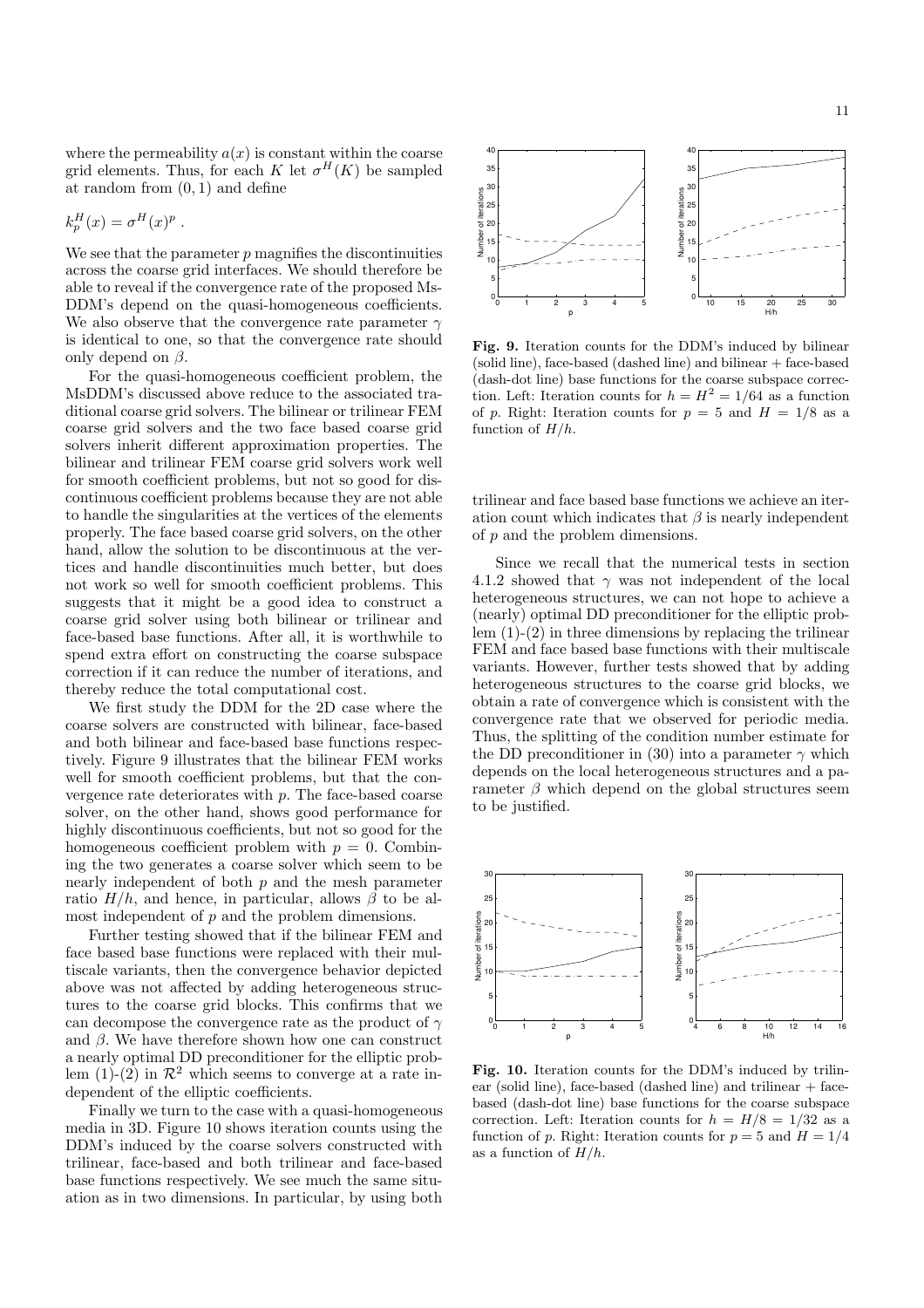# 5.3 A test case with real reservoir data

We conclude this study by showing that the MsDDM induced by the face-based coarse solver performs well for a test-case with real data taken from the the 10th SPE comparative solution project, model 2, see [9]. A schematic of the reservoir domain is shown in Figure 11. In order not to deviate from the framework that we have developed in the previous sections we impose homogeneous Dirichlet boundary conditions on the boundary of the reservoir domain instead of no-flow boundary conditions as was used in [9]. However, Neumann boundary conditions can be handled with no extra difficulty.



Fig. 11. The figure depicts the reservoir domain with a producer at each corner and an injector at the center.

The permeability field consists of two separate heterogeneous formations that are sampled from the SPE comparative solution project, model 2, [9]. The top 70 ft. represent the Tarbert formation and the bottom 100 ft. represent the Upper Ness formation. We have plotted the logarithm of the average of the permeability layers in the Tarbert and Upper Ness formations in Figure 12.



Fig. 12. The figure illustrates the heterogeneous structures in the Tarbert formation (top) and the Upper Ness formation (bottom) that was used in the 10th SPE comparative solution project, model 2.

Though the ratio of the extreme permeability values is "almost" the same for the two heterogeneous formations ( $\sim 8$  versus  $\sim 12$  orders of magnitude), the permeability field for the the Tarbert formation is much smoother than the permeability field for the Upper Ness formation. In fact, the contrasts in the permeability field for the Upper Ness formation are so strong that simple iterative methods will not converge unless the discretized linear system has been preconditioned with some robust preconditioner.

The purpose of this section is not to compare the proposed MsDDM's with traditional DDM's. Instead we want to show that even though the convergence rate for the MsDDM's may deteriorate in the presence of strong heterogeneous structures like we have in the Upper Ness formation if we use simple smooth boundary conditions, we may still achieve good convergence behavior by using the preconditioned conjugate gradient (PCG) method. We therefore apply the MsDDM's to the elliptic problems that arise from the two heterogeneous formations separately, instead of having the Tarbert formation on top of the Upper Ness formation.

Hence, let the boundary conditions for the multiscale base functions be defined by (33) and let the subdomains be defined by (32) using a two row overlap. For problems with such an extreme range of scales it is necessary to use the Multiplicative Schwarz method to ensure convergence. Thus, denote by MsDD-MS the Multiplicative Schwarz method and by MsDD-PCG the PCG algorithm induced by the symmetrized Multiplicative Schwarz method. A description of the PCG method can be found in any text book on iterative methods for sparse linear systems such as [Saad], but we have also included it in the appendix for completeness.

The fine grid for the Tarbert formation and Upper Ness formation that we employ here consists of 60  $\times$  $110 \times 35$  and  $60 \times 110 \times 50$  cells respectively. For both cases the coarse grid is chosen so that each grid block consists of  $10 \times 10 \times 5$  grid cells. Iteration counts, i.e. the number of sweeps of the respective DD methods that is needed to reach convergence, is shown in Table 1.

| Algorithm  | Tarbert form. | Upper Ness form. |
|------------|---------------|------------------|
| MsDD-MS    | 37            | > 500            |
| $MsDD-PCG$ |               | 24               |

Table 1. The table shows iteration counts for the MsDD-MS and MsDD-PCG algorithms for when applied to  $(1),(2)$  with data sampled from a Tarbert formation and a very heterogeneous Upper-Ness formation.

We see that the MsDD-MS method performs reasonably well for the Tarbert formation, but for the problem with data from the Upper Ness formation the convergence rate starts to stagnate and the MsDD-MS method needs an excessive number of iterations to converge. The situation does not improve much if we replace the MsDD-MS with the symmetrized version of the Multiplicative Schwarz method. Indeed, it is primarily the coarse grid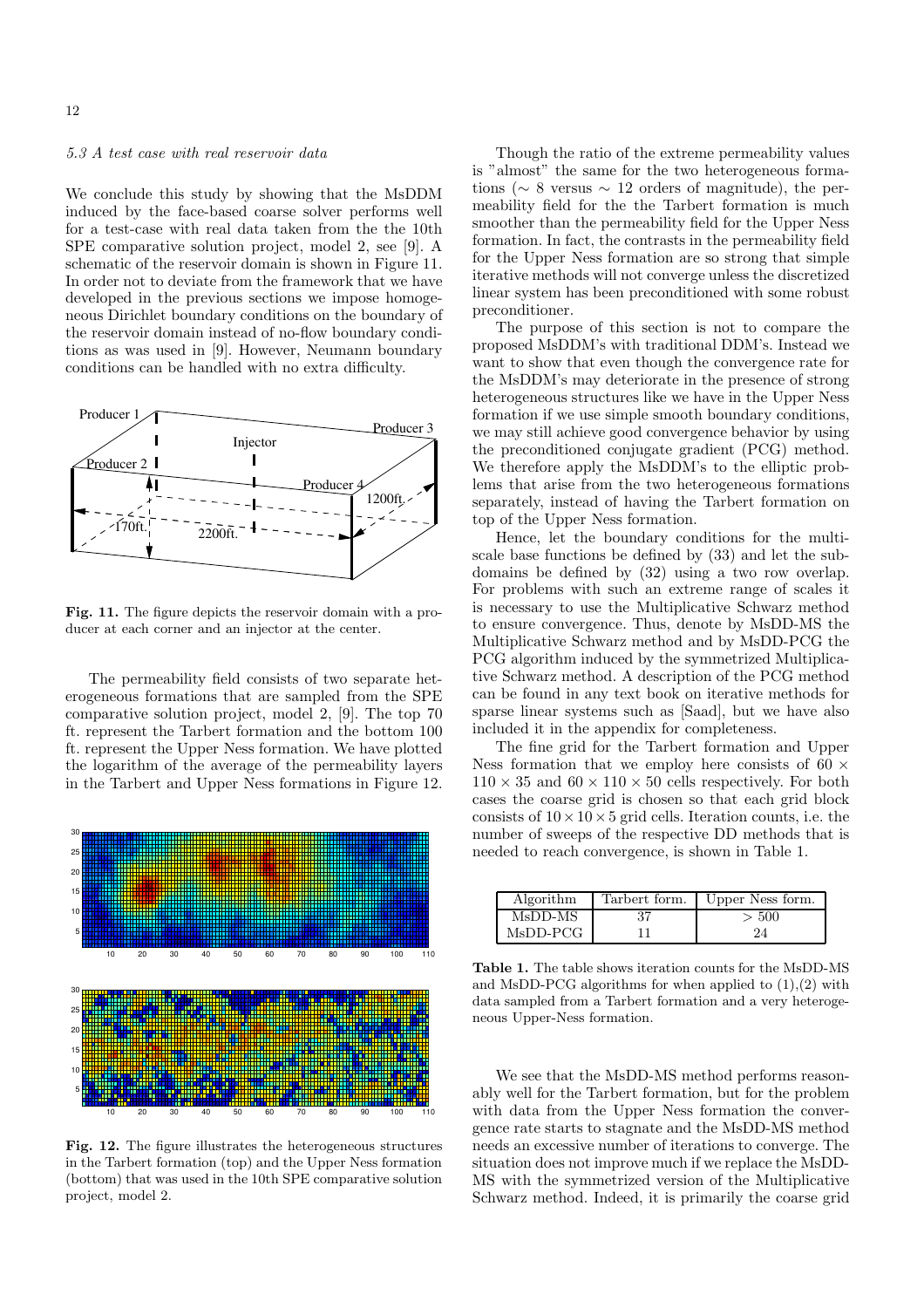solver that governs the convergence rate, although it helps to extend the overlap regions for the subdomains defined by (32). We should also be able to reduce the number of iterations by selecting better boundary conditions for the base functions, but we see that the MsDD-PCG algorithm performs well even if we do not extend the overlap region or alter the boundary conditions for the base functions. This shows that it is possible to achieve a very robust and efficient solver for elliptic problems with multiple scales by using a DD method with small subdomain overlap and a relatively simple multiscale coarse grid solver.

#### 6 Concluding Remarks

We have demonstrated that the proposed domain decomposition methods can be used to solve the elliptic problem arising from flows in strongly heterogeneous porous media with a permeability distribution that may span over multiple length scales. The numerical tests indicate that the multiscale domain decomposition methods converge at a rate independent of the heterogeneous features at the subgrid level in  $\mathcal{R}^2$ , but they reveal that we may see a weak growth in the convergence rate in  $\mathcal{R}^3$  if we do not use boundary conditions that are adaptive to the heterogeneous structures at the grid-block interfaces.

All the multiscale domain decomposition methods considered in this paper lead to a significant gain in iterations compared with their respective non-multiscale variants. These non-multiscale variants employ coarse solvers which are among the most popular coarse solvers in the domain decomposition literature. We have illustrated that each of them induce a convergence rate which may deteriorate rapidly as the local aspect ratios blow up. The multiscale domain decomposition methods can therefore give substantial computational savings over the traditional domain decomposition methods. As the elliptic coefficients arising from heterogeneous porous formations can vary several orders of magnitude at the microscale level, we conclude that the multiscale domain decomposition methods can be a very effective tool for simulating porous media flows.

Since we are dealing with a transport phenomena, we have developed a finite volume version of the MsFEM, and constructed a corresponding domain decomposition preconditioner. The convergence analysis for this preconditioner rests on the assumption that the subgrid discretization is mathematically equivalent with an appropriate non-conforming FEM on a dual grid. That is, we assume the two discretization matrices give rise to equivalent norms under the correspondence induced by a linear map between the two approximation spaces. The virtue of this equivalence relation was established for the two-point flux-approximation finite volume scheme on a-orthogonal grids and for the multi-point flux approximation finite volume scheme, the O-method, on general quadrilateral grids in two dimensions. It was further indicated that it extends to general polygonal and polyhedral grids by considering similar dual grids.

We would like to emphasize that we have not claimed that the proposed domain decomposition methods provide the only efficient solution strategy for elliptic problems with multiple scale coefficients. Indeed, multigrid methods are somewhat less sensitive to rapidly oscillatory coefficients, but their convergence properties do depend on the condition number of the discrete matrix. What we do claim, and have made an effort to show, is that the convergence rate of domain decomposition methods may deteriorate dramatically if we do not use a coarse solver which reflects the fine scale structures in the elliptic coefficients. The reason that we have not supplied computation times is that the DD iterations are run on a slow single processor computer using Matlab. The computation times are therefore not representative of the computation time that we can obtain with modern computers using e.g. C++ programming code.

The proposed domain decomposition methods have many important applications, but are perhaps particularly valuable for multi-phase flow simulations in heterogeneous porous media since these problems involve solving the elliptic part repeatedly throughout the simulation run. The computational cost associated with updating the pressure usually dominates the total computational cost, and an efficient preconditioner for the elliptic part is mandatory. The proposed domain decomposition methods are also naturally suited for parallel computing environments. They can therefore provide a valid alternative to upscaling for reservoir simulation, i.e. an alternative to upscaling the elliptic coefficients in order to run simulations on a coarsened grid. This possibility, and the use of more advanced boundary conditions for the multiscale base functions will be investigated in further work.

# References

- 1. I. Aavatsmark, T. Barkve, Ø. Bøe, T. Mannseth, Discretization on Unstructured Grids for Inhomogeneous, Anisotropic Media. Part I: Derivation of the Methods, Siam J. Sci. Comp., 1998, 19(5): 1700-1716.
- 2. I. Aavatsmark, T. Barkve, Ø. Bøe, T. Mannseth, Discretization on Unstructured Grids for Inhomogeneous, Anisotropic Media. Part II: Discussion and Numerical Results, Siam J. Sci. Comp., 1998, 19(5): 1717-1736.
- 3. I. Aavatsmark, T. Barkve, Ø. Bøe, T. Mannseth, Discretization on Non-Orthogonal, Quadrilateral Grids for Inhomogeneous, Anisotropic Media, J. Comp. Physics, 1996, 127: 2-14.
- 4. J. Aarnes, T.Y. Hou, Multiscale Domain Decomposition Methods for Elliptic Problems with High Aspect Ratios, Acta Math. Appl., 2002, 18(1): 63-76.
- 5. D.N. Arnold, F. Brezzi, Mixed and nonconforming finite element methods: implementation, postprocessing and error estimates, Math. Model. and Numer. Anal., 1985, 19: 7-32.
- 6. I. Babu˘ska, G. Caloz, E. Osborn, Special Finite Element Methods for a Class of Second Order Elliptic Problems with Rough Coefficients, SIAM J. Numer. Anal., 1994, 31: 945-981.